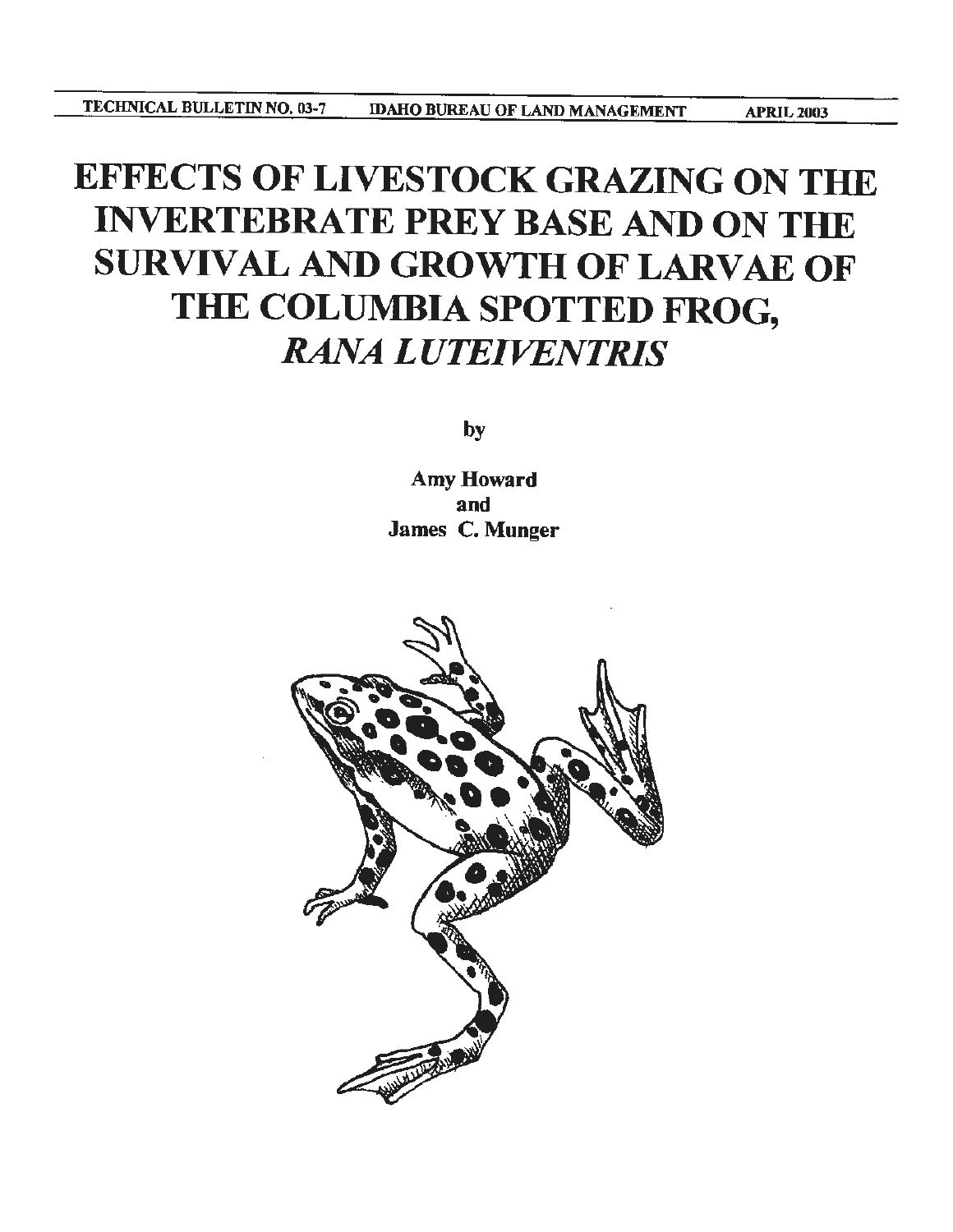Idaho Technical Bulletins can be accessed through the Idaho BLM website as follows: www.id.blm.gov (click on Information, scroll down to and click on Technical Bulletins)

> Further information is available from the BLM, Idaho State Office, 1387 S. VinneU Way, Boise, ID 83709. Telephone (208) 373-4018.

> > Cover illustration by Robin Bracewell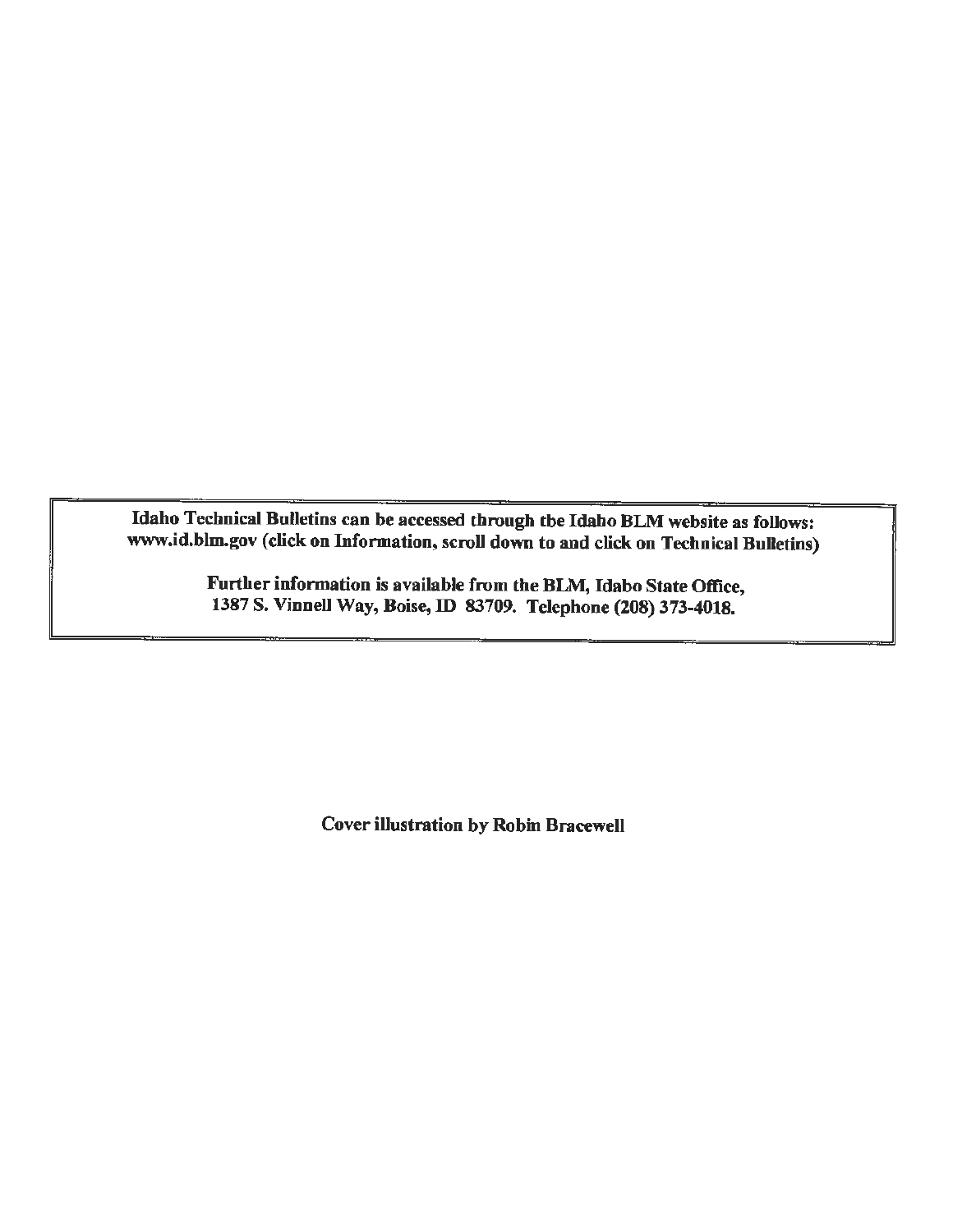Effects of Livestock Grazing on the Invertebrate Prey Base and on the Survival and Growth of Larvae of the Columbia Spotted Frog, *Rana luteiventris* 

Final Report on research funded by Challenge Cost-share Agreements between U.S. Bureau of Land Management and Boise State University

### BLM Orders #DBP990049 and #1422D010P980056 BSU Account #00066128 and #00066013

Amy Howard and James C. Munger

Department of Biology Boise State University Boise, ID 83725

November 26, 2000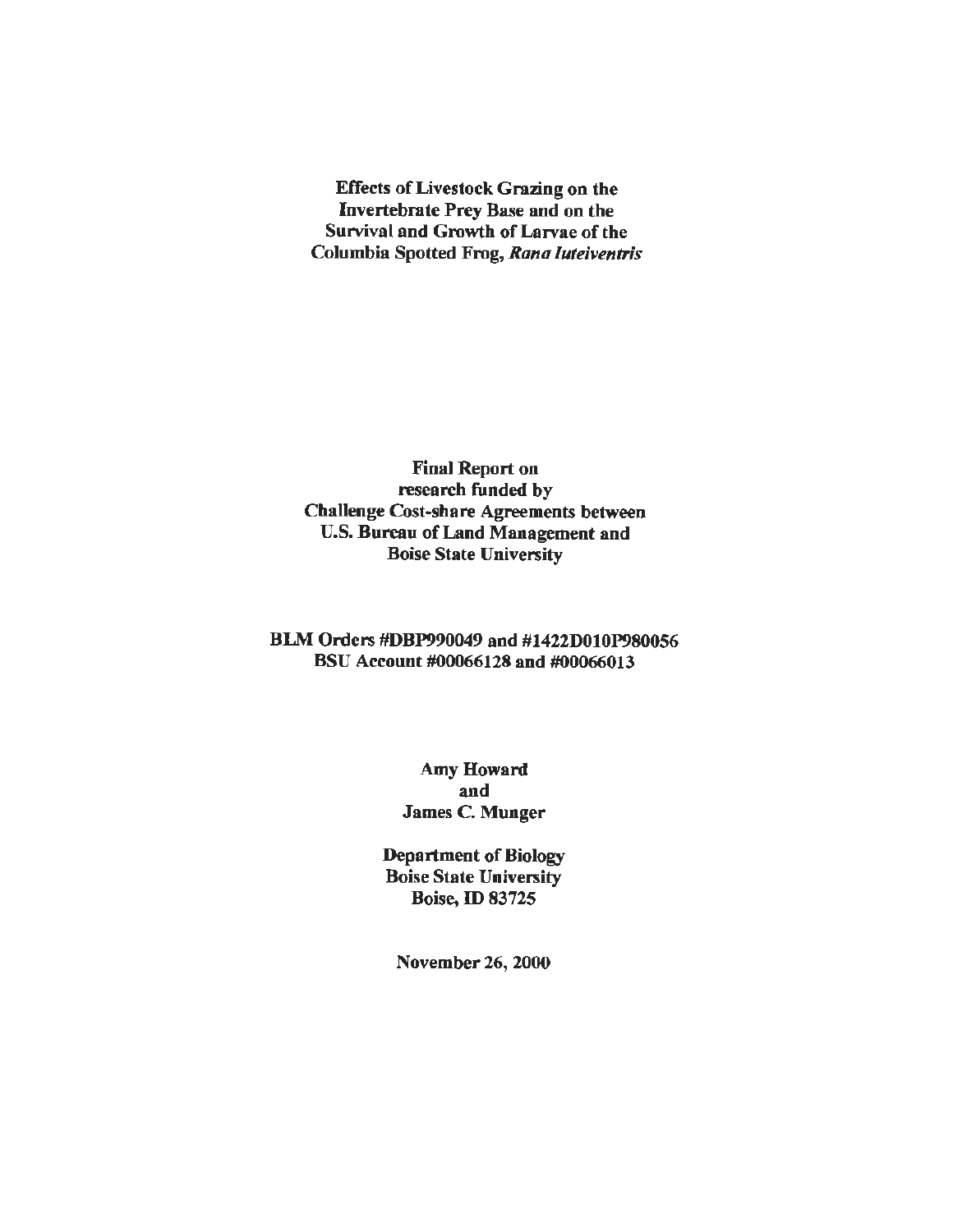#### **Summary**

This report discusses results primarily from the second of two field seasons in which two aspects of grazing were examined for possible effects on Columbia spotted frogs *(Rana luteiventris).*  First, exclosures were used to prevent grazing on portions of the streams and ponds to ascertain the effects of grazing on the invertebrate prey base utilized by the frogs. Although we found no statistically significant effect of grazing on either biomass or diversity of invertebrate prey, care must be taken in the interpretation of these results. While it is possible that there was no effect of the specific grazing regimes of these sites on the invertebrate community, the small sample size, the very general taxonomic identification used, and weaknesses in study design may have masked any true differences. Adult spotted frogs were apparently not actively feeding during late August to late September. Metamorphs and subadults, however, would need to forage at that time to accwnulate necessary fat reserves and would therefore be affected by changes in the invertebrate community. Further work is needed to more solidly document the effects of grazing on invertebrates.

Second, spotted frog larvae were raised in microcosms located at the Mudflat Guard Station and were subjected to four levels of cattle waste. During the first year, survival of larvae was very low and growth was stunted, indicating that the experimental design needed modification for the second year's experiment. During the second year, we found that addition of waste negatively affected survival rate. We also found that cattle waste does not appear to be directly toxic, nor does the decreased survival seem to be due to decreased dissolved oxygen levels. The cause of decreased survival is probably an indirect effect of addition of waste, such as an increased ammonia concentration. We also found that addition of waste led to an increased growth rate of larvae. Further study is needed to determine whether, in the more natural conditions of the field, cattle waste affects survival and growth in the same way as was observed in the microcosms.

### **Introduction**

Kauffman and Kreuger ( 1984) noted that the greatest impact on small streams and riparian areas in the west is often due to cattle grazing. Livestock use riparian areas disproportionately more (Armour et al. 1991, Clary and Booth 1993, Gillen et al. 1985, and others), preferring to graze in riparian areas because of their relatively level terrain, cooler temperatures, and abundance of palatable vegetation. Platts and Nelson (1985) observed that cattle took an average of29 percent and as much as 40 percent more vegetation from the riparian zone than from the rest of the available rangeland. Cattle grazing in riparian areas has been shown to alter vegetation structure, reduce plant biomass, and alter plant community composition. The depletion of riparian vegetation and the compaction of soil caused by grazing results in increased runoff and sedimentation, which alters water quality. Cattle urination and defecation in or near streams may alter nutrients in the water as well as water chemistry (Gary et al. 1983). Overuse by cattle has resulted in appreciable damage to the riparian ecosystems throughout the west (Armour et al. 1991 and Holechek 1980). Over the long term, overgrazing can alter the vegetation and hydrology of a riparian area and thus cause the loss of critical spotted frog habitat: slow moving water, ponds, oxbows, and meadow vegetation. Repeated season~long grazing can cause the loss of the shrub component.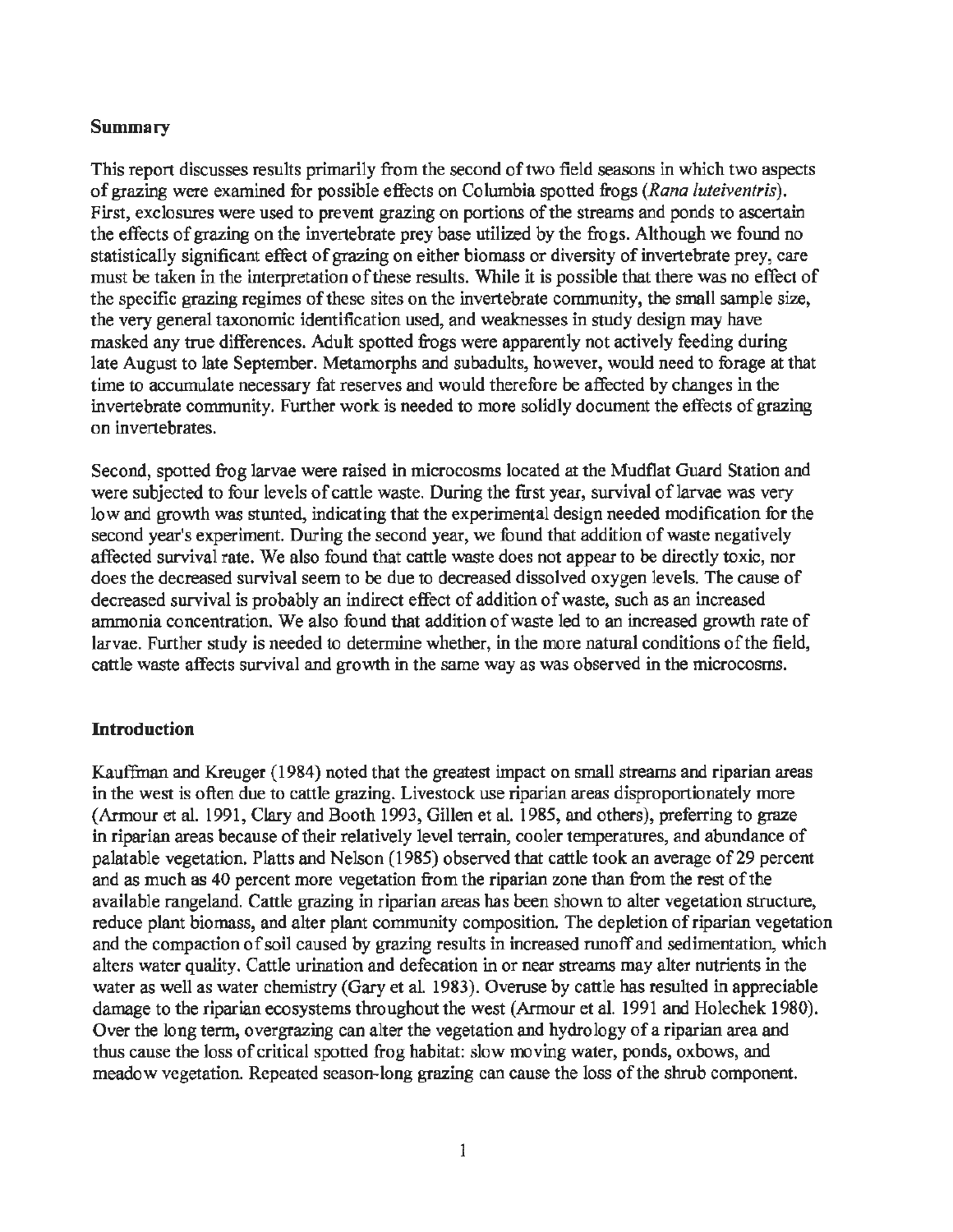Additionally, bank-stabilizing rushes, sedges, and willows may be replaced by weedy species and less protective grasses (Tueller 1988, Platts 1990, and Clary 1995). Overgrazing also leads to exposed soils which are subjected to erosion by trampling, wind, and runoff. Increased runoff and decreased water storage capacity leads to reduced water filtration and reduced deposition of sediment necessary for building stream banks, wet meadows, and floodplains (Chaney et al. 1993 ). With further overuse, channel down-cutting can take place, lowering the water table and drying adjacent wet meadows and oxbows. In time, these areas will be invaded by various species of sagebrush (Platts 1991) leading to further fragmentation of habitat via the loss of movement corridors.

The Owyhee Mountains of southwestern Idaho support an isolated population of Columbia spotted frog *(Rana luteiventris).* This population is part of the portion of the range that is classified by the U.S. Fish and Wildlife Service as a candidate for threatened and endangered status. *As* a species of concern, it is important to study the potential threats that grazing may present to spotted frogs.

Every **life** history stage of *Rana luteiventris,* from embryo to adult, has the potential to be affected by cattle grazing. Spotted frogs deposit floating egg masses that are not dependent on the support of vegetation (Nussbaum et al. 1983), so the simple removal of aquatic and riparian vegetation by cattle is unlikely to affect egg masses. However, egg masses can be damaged or stranded as a result of trampling, and water chemistry changes and introduced bacteria in feces have the potential to do harm as well. As larvae, spotted frogs are restricted to the same aquatic habitats that serve as the primary watering source for cattle in this area. Particularly important to larvae are changes in water quality that result from cattle urination and defecation as well as physical disturbance of the water. Larvae could be positively affected by enhancement of food supply that might result from increased nutrient input. Metamorphs may be particularly susceptible to trampling because they are not able to swim well enough to escape in deep water, and they occur only in moist areas next to water bodies, the same place that cattle are concentrated. As adults, spotted frogs depend heavily on riparian vegetation for cover and as a resource for their insect prey. Therefore, the removal of vegetation by grazing might make them more vulnerable to predators and deplete their available food source. Conversely, removal of a portion of the vegetation by grazing might lead to a higher availability of basking sites.

Direct evidence on the effects of cattle on spotted frogs is scanty and often weak:

- 1. Surveys conducted in the Owyhees that looked for positive or negative association of grazing and presence of adult frogs (Munger et al. 1997 and 1998) detected either a modest negative effect or no observable effect. These analyses relied on relatively imprecise measures of cattle usage, and are therefore not as reliable as experimental studies in which the level of grazing is tightly controlled.
- 2. Bull and Hayes (2000) used similar survey techniques to assess differences between grazed and ungrazed sites in northeastern Oregon. They found no significant effects of grazing on numbers of spotted frog egg masses, but did find that grazed sites had larger egg masses (suggesting greater food availability at grazed sites). Unfortunately, their study confounded potential effects of cattle with possible elevational effects and was conducted in an area much different from the Owyhees.
- 3. We have observed that frogs often disappear from ponds that are heavily impacted by cattle. It is not known whether frogs leave the ponds for better habitat, are killed, or simply bury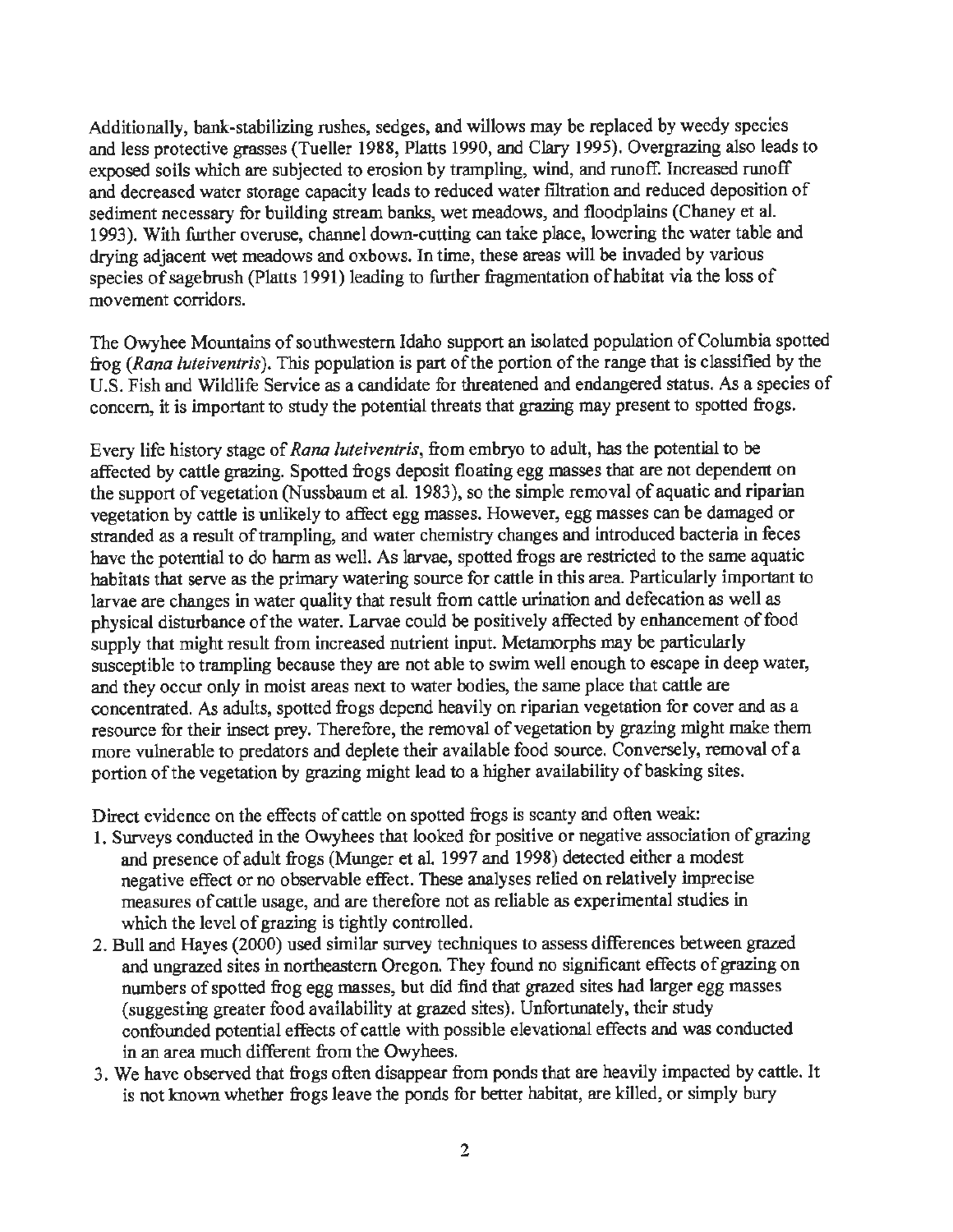themselves deep in the mud to wait for less turbulent times.

4. We have noticed that in some situations, frogs are somewhat easier to find in moderately grazed patches than in adjoining ungrazed patches. We do not know whether this difference reflects an actual difference in numbers or is simply caused by increased visibility of frogs in the more open habitat.

### **Focus and Overview of Project**

Because of the time constraints of a master's thesis, we focused our efforts on two aspects that could be examined in a reasonable time frame:

- a) The impacts of cattle grazing on the food resource (primarily insects) available to spotted frogs.
- b) The effects of cattle grazing on the growth and mortality of the larval stage.

#### Impacts on resources

Because grazing is widespread and historically has had impact on the land in the study area, it was necessary to construct exclosures that would allow creation of cattle-free areas for the duration of the experiment. Construction of these exclosures was conducted in the spring and summer of 1998, generally before any grazing had taken place. Riparian areas that have been affected by grazing have been documented to recover fairly quickly when livestock are removed (Huber et al. 1985). At the time of the work described in the present study (1999 field season), exclosures had been in place for two seasons.

Adult spotted frogs are opportunistic feeders, feeding on a variety of terrestrial invertebrates (Turner 1958) that often are closely associated with vegetation. Consequently, invertebrate community composition and overall abundance is likely to vary between areas that have been grazed and areas that have not been grazed. We designed a protocol to compare the biomass and diversity of insects in grazed areas with those in ungrazed areas.

#### Larval experiments

Aquatic environments are important in all stages of the frog's life history. Livestock can potentially affect the water quality of streams and ponds in a variety of ways. Sedimentation can reduce the dissolved oxygen and raise the water temperature (Holecheck 1980). High ammonia concentrations, which can result from the introduction of cattle urine, also have been shown to reduce dissolved oxygen (Meehan and **Platts** 1985) and can cause decreased survival and growth (Jofre and Karasov 1998). Spotted frog larvae feed on aquatic vegetation, detritus, and algae (Turner 1958), resources that may be increased by the addition of nutrients from cattle waste.

#### **Materials and Methods**

### Impact of grazing on the invertebrate prey base

Study sites were comprised of federal, state, and private land holdings that were known to have good resident frog populations. Specific locations of research were chosen based on past survey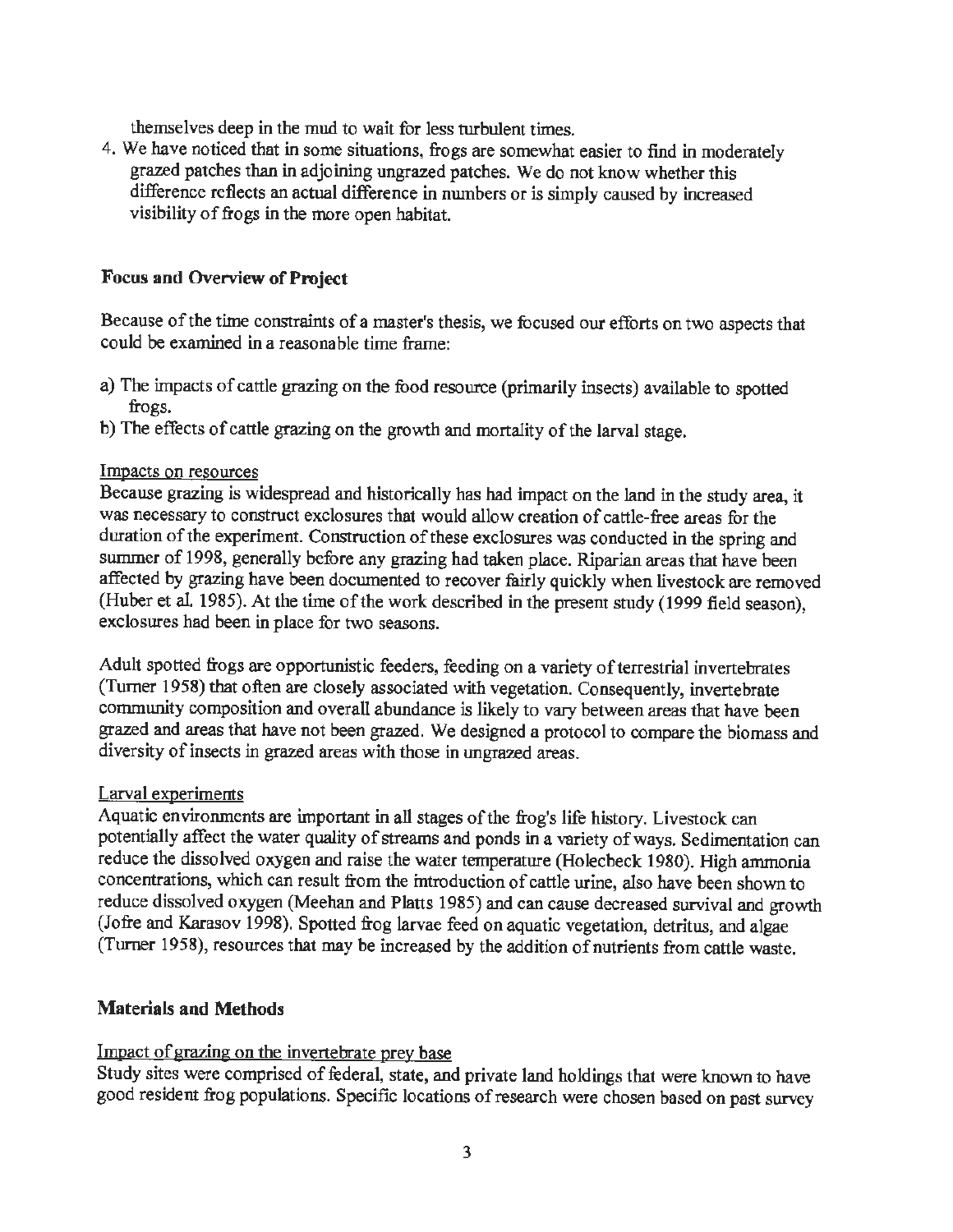work (Munger et al. 1997) and in consultation with members of the BLM that had knowledge of these areas and their respective land-use practices. Sites were chosen first based on the presence of frog populations, then on accessibility and agreement of permittees and landholders. Three streams and nine ponds were chosen for study. Streams chosen for study were Stoneman Creek, Cottonwood Creek, and Long Tom Creek. At each stream, we chose four segments, each forty meters in length, for treatments. Two of these segments were unobstructed to allow for the normal grazing regime that the area would experience and the other two were excluded from grazing with either electric or barbed-wire fencing. Exclosures on streams were constructed to protect an area approximately 40 meters x 20 meters to adequately surround the riparian area. Ponds of interest were also fenced to exclude cattle. Ponds included three ponds on the Collett Ranch, five ponds in the Sam Noble Springs area, and Circle Pond, which had an existing exclosure. Landholders and permittees were concerned with excluding cattle from drinking water, so fencing was only permitted on a subset of ponds and most fencing included only half of a pond. Fencing around ponds was constructed to include the riparian area of one half and fencing was extended across the middle of the pond to completely bisect it preventing cows from disturbing the vegetation on one half. The position of the fence through the pond was adjusted to divide each pond so that somewhat similar physical characteristics and vegetation types were represented on each side.

To include the majority of invertebrates that a frog may encounter during its activity period, we sampled throughout the majority of the frog's activity period  $(8:00 \text{ a.m.}-8:00 \text{ p.m.})$ , resulting in six two-hour sampling periods in a single day. Invertebrate sampling consisted of a combination of active sampling by sweep netting and passive sampling with sticky traps. The pond sites were sampled once before and once after grazing, and the stream sites were sampled once after most of the grazing had occurred.

| Invertebrate sampling dates |                        |  |
|-----------------------------|------------------------|--|
| Site                        | Date                   |  |
| Long Tom                    | <b>August 30, 1998</b> |  |
| Cottonwood                  | August 16, 1998        |  |
| Collett Before              | June 18, 1998          |  |
| Collett After               | September 5, 2000      |  |
| Stoneman Creek              | July 8, 1999           |  |
| Long Tom                    | August 19, 1999        |  |
| Cottonwood                  | August 21, 1999        |  |
| Collett Before              | July 21, 1999          |  |
| Collett After               | September 25, 1999     |  |
| Sam Noble Before            | July 16, 1999          |  |
| Sam Noble After             | September 6, 1999      |  |
| Circle Pond                 | August 29, 1999        |  |
|                             |                        |  |

Sweeping: During each of the two-hour periods, we conducted a series of sweep sets throughout each experimental unit. A sweep set consisted of taking five one-meter long sweeps with a sweep net at each sampling point within an experimental unit. A total of 10 sweep sets were taken at even intervals along each of the stream segments and 8 sweep sets were taken at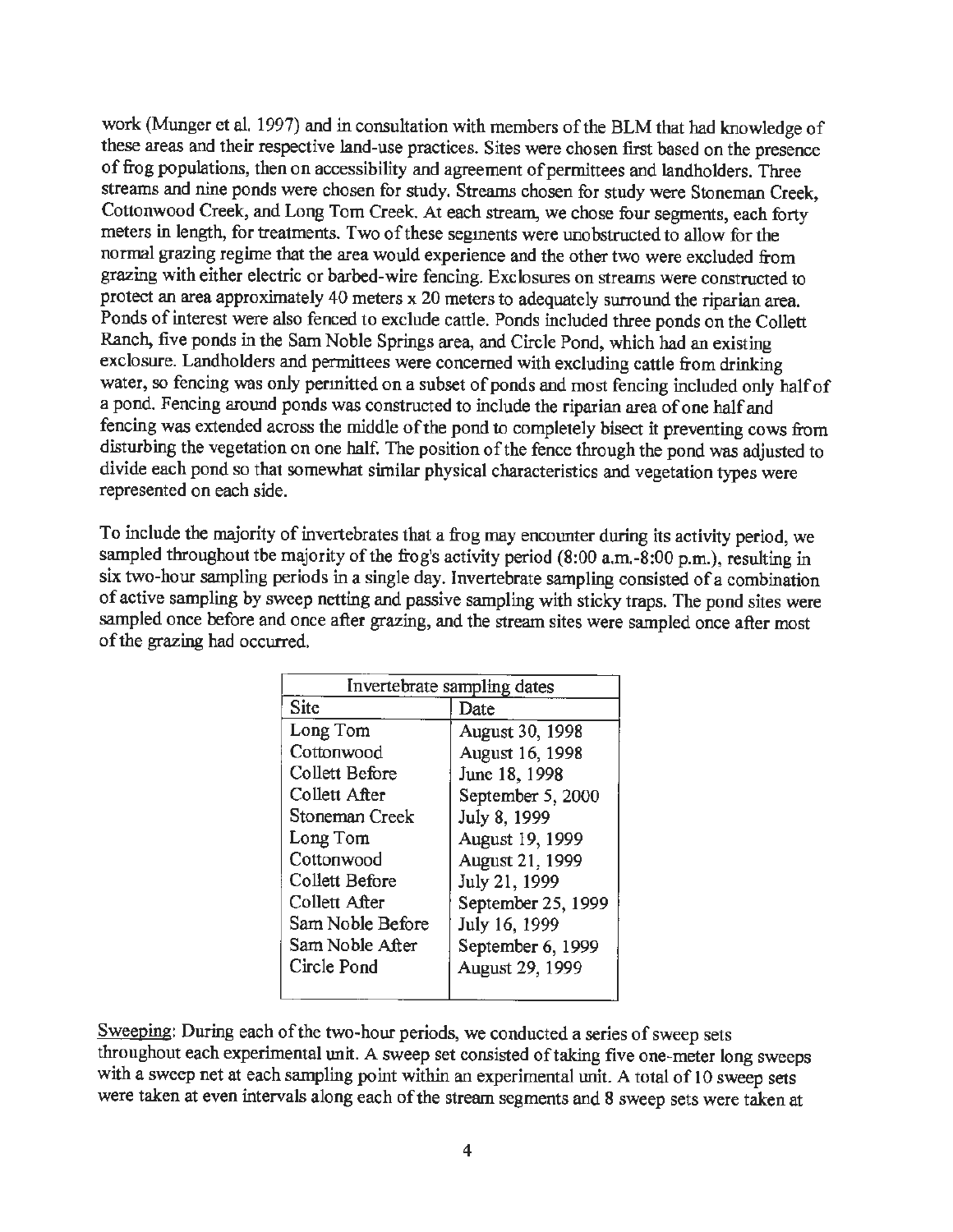even intervals around the perimeter of each pond for every time period. All invertebrates caught in the sweeps were collected in plastic bags and euthanized, then later identified to the ordinal level.

Sticky traps: Passive sampling was used to collect those insects that were difficult to obtain actively or effectively transfer from the net to the storage container. Each sticky trap was constructed by coating a 7-1/2 inch diameter yellow plate with a thin film of Tanglefoot® pest barrier. Sticky traps were placed on the ground near the shoreline as well as attached to stakes that suspended the plates approximately 25-30 centimeters above the bank. Sticky traps were left out to collect insects for the entire twelve-hour sampling period. A total of six staked plates and six ground plates were placed in each experimental unit (both pond and stream segments). Trap type was alternated. A trap was placed approximately every five meters on both sides of the stream, and at even intervals around the perimeter of each pond. At the end of the day, plates were collected and sealed in plastic bags. Captured insects were identified to the ordinal level and counted.

### Stomach Flushing

Stomach flushing is a method of collecting dietary data without the need to sacrifice study individuals. Frogs were captured at the same time as invertebrate sampling was conducted for the Cottonwood, Circle Pond, Sam Noble and Collett Ranch sites. At each site, four to seven adult frogs were captured for analysis. Captured frogs were first anesthetized using an aqueous solution of 0.02% benzocaine. Stomach contents were then collected using the stomach flushing protocol described by Leclerc and Courtois ( 1993 ). A 60 cc syringe fitted with a 15 mm length of2 mm diameter flexible vinyl tubing was filled with filtered water. Each frog was held and its mouth was opened by gentle pressure. The tube was inserted until the tip reached the pyloric end of the stomach. When the tube was in place, the frog was inverted and held with the mouth open over the collection container. The entire contents of the syringe were gently flushed into the stomach and any contents that were forced out were caught in the container for identification.

| Stomach flushing dates |               |                |                    |                |
|------------------------|---------------|----------------|--------------------|----------------|
| Treatment              | <b>Site</b>   | Pond<br>Number | Date               | Number flushed |
| Ungrazed               | Sam Noble     |                | September 6, 1999  |                |
| Ungrazed               | Collett Ranch |                | September 25, 1999 |                |
| Ungrazed               | Circle Pond   |                | August 29, 1999    |                |
| Grazed                 | Sam Noble     |                | September 6, 1999  |                |
| Grazed                 | Sam Noble     |                | September 6, 1999  |                |
| Grazed                 | Collett Ranch |                | September 25, 1999 |                |
| Grazed                 | Cottonwood    | la             | August 21, 1999    |                |

### Larval Experiments

To detennine the effects of water quality on tadpole growth and development, we set up a series of 20-gallon plastic tanks located at the Mud Flat Guard Station. This location provided an opportunity to study larvae in a place where they would be exposed to nearly natural environmental variables. Waste treatments consisted of a combination of cattle feces and urea.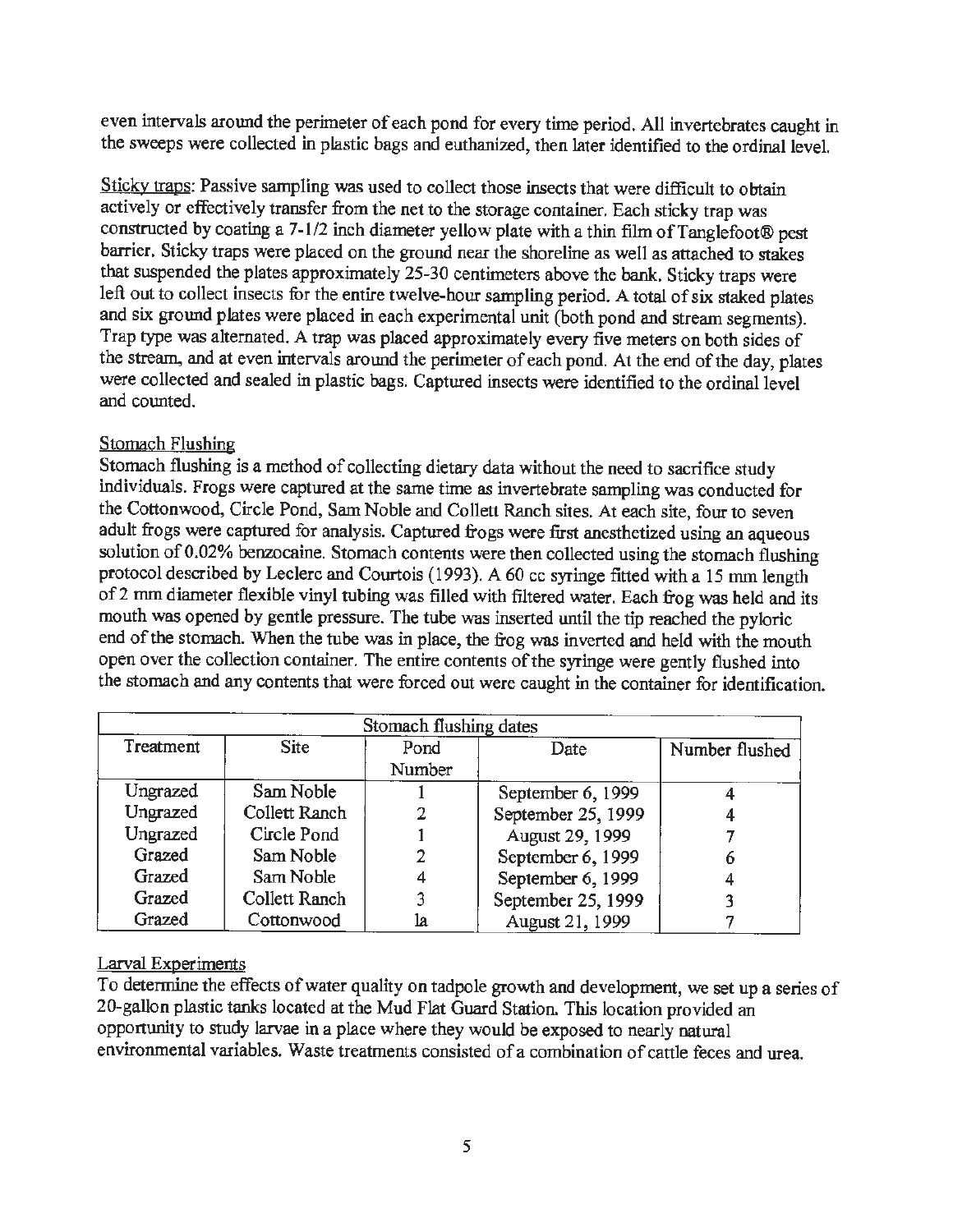For the 1998 experiments, four levels of waste (control, low, medium, high) were designed to mimic no grazing, light, moderate, and high grazing. Agitation was meant to mimic the physical effects of cattle in the water and increase in turbidity. A total of 48 aquaria, comprised of six replicates of the following eight treatments, were set up:

| 1. control - no waste or agitation |
|------------------------------------|
| 2. no waste $+$ agitation          |
| 3. low waste - no agitation        |
| 4. low waste $+$ agitation         |
| 5. medium waste - no agitation     |
| 6. medium waste $+$ agitation      |
| 7. high waste - no agitation       |
| 8. high waste $+$ agitation        |

We placed a homogeneous layer of pond sediment (approximately 2 inches deep) into each tank and then filled each tank with 10 gallons of pond water to inoculate the tank with algae and detritus. Camouflage netting covered the entire experimental area to control temperature and decrease evaporative water loss. Tanks were allowed to equilibrate and then, 25 tadpoles that were raised from eggs collected in early May were placed into each tank. On June 12, the treatments were randomly assigned and waste was added. The amounts of waste that comprise each treatment are as follows:

| High Waste   | 6 fluid oz feces    | 10 grams urea |  |
|--------------|---------------------|---------------|--|
| Medium Waste | 3 fluid oz feces    | 5 grams urea  |  |
| Low Waste    | 1.5 fluid oz. feces | 2 grams urea  |  |
| Control      | Nothing added       | Nothing added |  |

Tanks receiving agitation as part of their treatments were raked with a small hand rake twice daily four times a week. Mass measurements were terminated when the tadpoles developed hind limbs. Additional pond water was added to the tanks to keep them at a constant level as necessary. The mass of random samples of 10 tadpoles from each tank were measured approximately at three-week intervals (June 25, July 10, August 4) to determine growth rate. At metamorphosis, tadpoles were measured and released into their natal ponds. The time of metamorphosis of these tadpoles ranged from August 14 to September 2 when the experiment was terminated.

For the 1999 experiments, several modifications were made from the 1998 research to improve survival rates. Agitation was eliminated to simplify the treatments, the number of larvae was reduced from 25 per tank to 10 in response to the stunted growth observed in the 1998 trials, the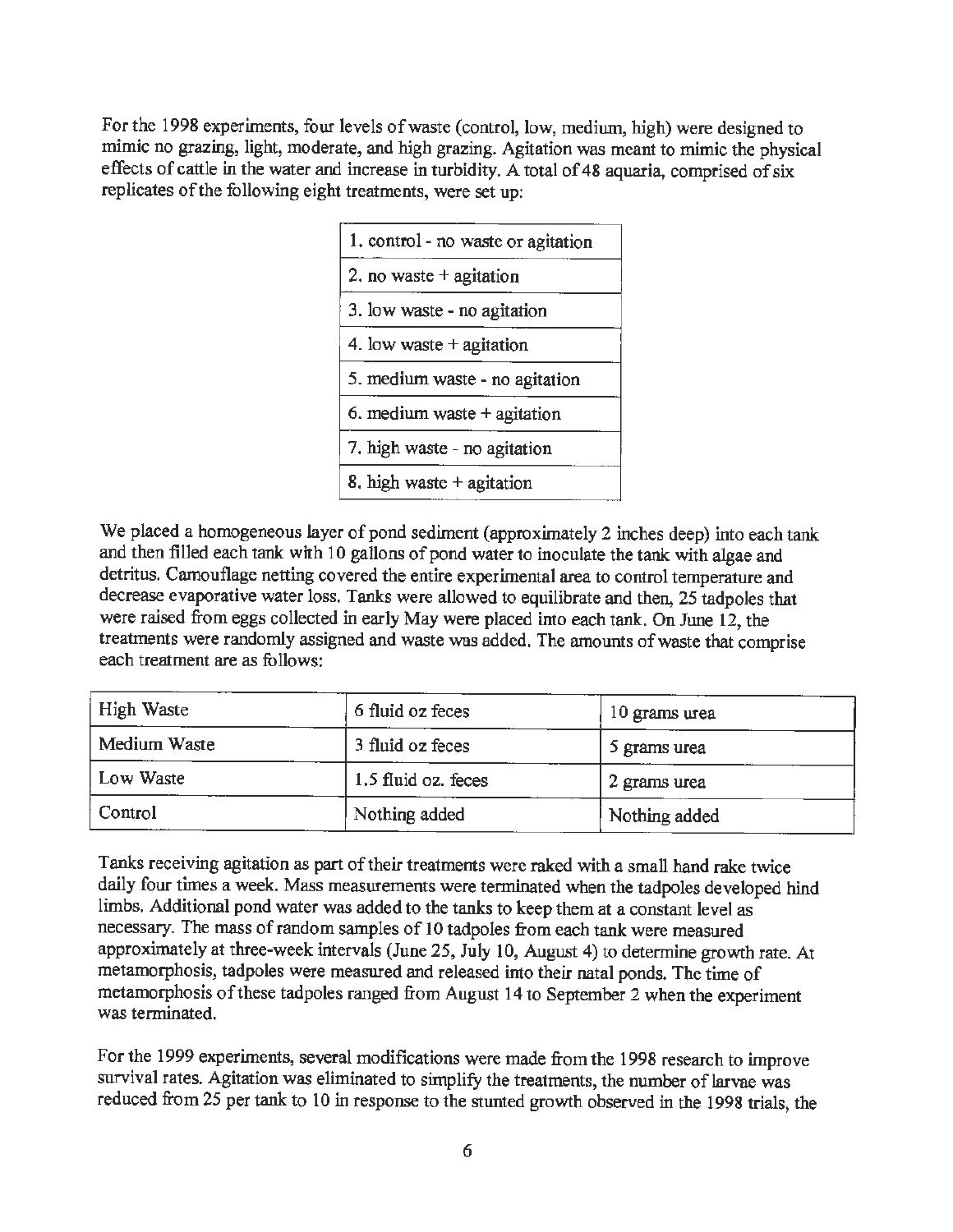number of replicates of each treatment was increased, treatments were introduced slightly later in the season to better represent the grazing regime in this area, and additional measures were taken to deter potential predators.

Four levels of waste (control, low, medium, high) were designed to mimic no grazing, light, moderate, and high grazing. A total of 40 aquaria, comprised of 10 replicates of each of the four waste levels, were set up. We placed a layer of pond sediment (approximately 2 inches deep) into each tank and then filled each tank with 10 gallons of pond water to inoculate the tank with algae and detritus. Camouflage netting covered the entire experimental area to control temperature and decrease evaporative water loss, and the entire tank array was surrounded by aluminum flashing to prevent potential predators, such as garter snakes, from entering. Tanks were allowed to equilibrate and then on June 10, 10 larvae that were raised from eggs collected in early May were placed into each tank. On June 30, the treatments were randomly assigned and waste was added. The amounts of waste that comprised each treatment are as follows:

| High Waste   | 6 oz feces     | 10 grams urea |
|--------------|----------------|---------------|
| Medium Waste | 3 oz feces     | 5 grams urea  |
| Low Waste    | $1.5$ oz feces | 2 grams urea  |
| Control      | Nothing added  | Nothing added |

Additional water from a nearby spring was added as necessary to the tanks to keep them at a constant level. The masses of random samples of five larvae from each tank were measured at approximately three-week intervals (July 1, July 24, August 14) to determine growth rate. Mass measurements were terminated when the larvae developed forelimbs. At metamorphosis, larvae were measured and released into their natal ponds. The time of metamorphosis of these larvae ranged from August 14 to September 10, the latter date being when the experiment was tenninated. At termination, the tanks were strained and all remaining larvae were counted to get an overall estimate of survivorship.

### Field Cages

In 1998, we also performed preliminary tests on a protocol and cage specifications needed to determine growth rates of tadpole in a field situation. Experimental cages were constructed of a 16 inch square PVC frame suspended from steel posts that were sunk into the pond substrate. Attached to the square frame was an 18x32 inch bag made of 1 mm fiberglass screening; the bag was suspended at a height that immersed most of the bag in the water and provided approximately the same volume as the plastic tanks used at the guard station. The mesh cages also received the same number of tadpoles as the tanks. The field cages were installed in a pond located at the Collett Ranch that was completely fenced off; the field cages were monitored the same way as the controlled tanks

### Fecal Coliform Bacteria

Because the waste levels of the microcosm portion of this experiment were arbitrarily chosen, fecal coliform analysis was used to gauge the appropriateness of these waste levels by comparing counts from microcosms to counts from local grazed ponds. Fecal coliform bacteria are enteric to mammals and their presence in water is indicative of fecal pollution (Kunkle and Meiman 1967). Manure from cattle grazing can dramatically increase fecal coliform concentrations in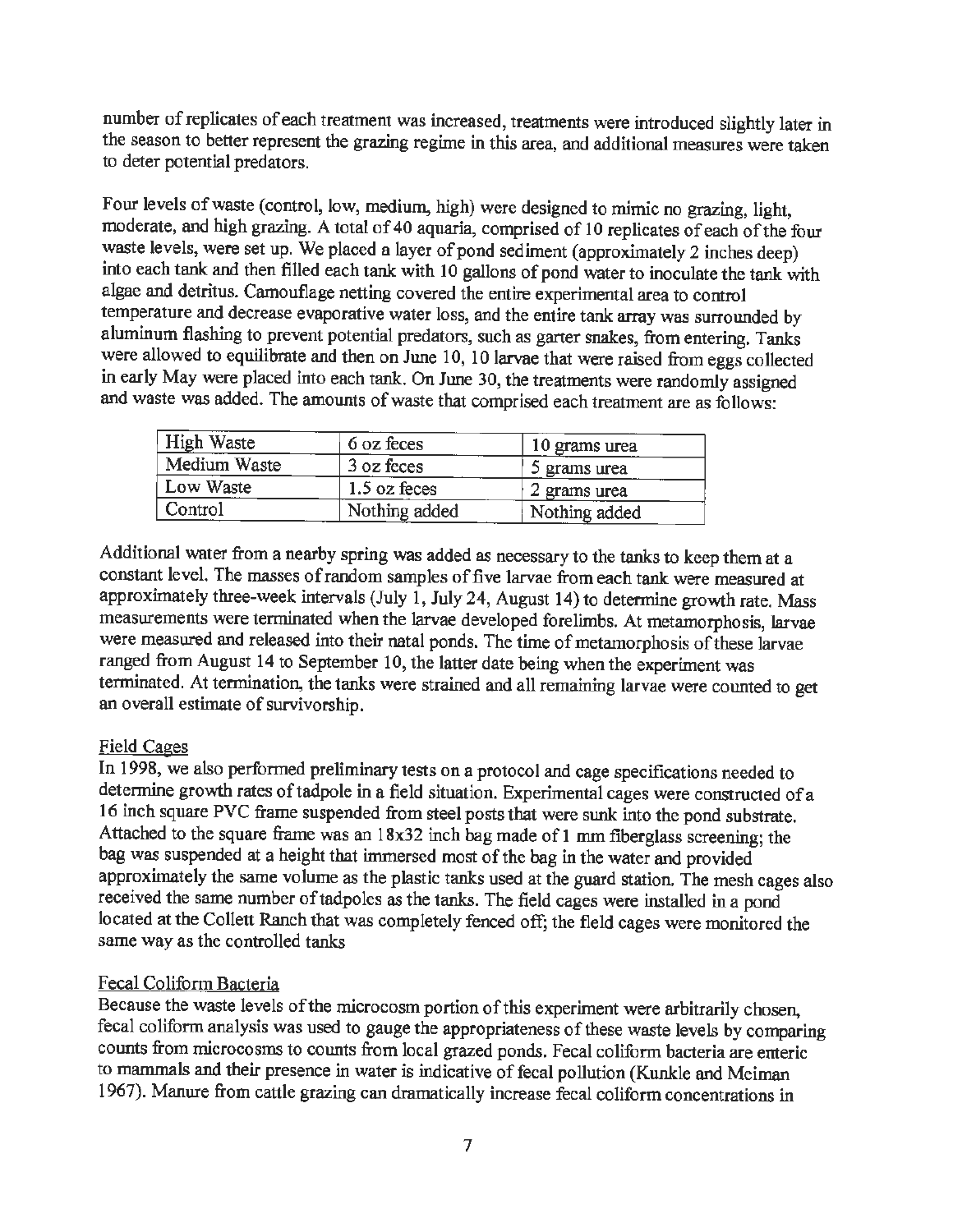runoff from grazed pastures (Edwards et al. 1997). Water samples for bacteriological analysis were collected using sterile glass dilution bottles. Analysis was conducted on a subset of the experimental aquaria that included four randomly chosen microcosms of each treatment type and nine natural ponds in southern Idaho that supported larvae and received late-season light to moderate grazing. Samples from microcosms were collected from the middle of the aquarium approximately 8 cm under the surface. Sampling was conducted on July 1, 1998, approximately four weeks after the initiation of treatments during the 1998 season. In the field, all samples were taken approximately 15 cm under the surface and at least 1.5 m from the edge. Field samples were taken approximately 4 weeks into the grazing treatment. All samples were held on ice and assayed within 24 hours of collection. Standard membrane filtration techniques (Greenberg, Clesceri, and Eaton 1992) were used to generate and count fecal coliform colonies. Due to high sediment content, 15 ml of water was passed through each membrane for analysis; this was repeated three times for each site and an average count for each site was used for comparison.

#### Acute Toxicity Tests

Due to the unexpectedly high mortality rates in the experimental aquaria during the 1998 season, acute toxicity tests were conducted to determine if waste levels were themselves directly toxic. On July 5, 1998, spotted frog larvae were collected from the same breeding ponds in southwestern Idaho as the eggs used in the microcosm experiment. One hundred and sixty-eight larvae measuring between 9 mm and 15 mm total length were selected to most closely mimic the developmental stage of larvae when treatments were added in the microcosm experiment. These larvae were transported to a controlled laboratory setting at Boise State University. A series of 1.5 liter food-quality plastic containers were set up and each filled with one liter of fresh stream water. Two larvae were placed in each container and allowed to acclimate for 3 days before treatments were initiated. On July 9, 1998, treatments were randomly assigned to each of the containers. The effects of urea and feces were examined separately. Seven different urea and four fecal levels were determined based on the quantities used in the microcosm experiments. A series of 84 containers were established to include a total of seven replicates of each of the 11 treatments and controls. Larvae were all fed Purina® pelletized rabbit chow *ad libitum*  and were agitated with a wooden dowel for 45 seconds twice daily to maintain high dissolved oxygen. The laboratory was kept at a temperature of 25°C. The containers were surveyed twice daily for a total of 11 days to count and remove any dead individuals.

|                | Acute toxicity treatments |  |   |                         |  |
|----------------|---------------------------|--|---|-------------------------|--|
|                | Urea levels               |  |   | Feces Levels            |  |
|                | $0.01$ g/l                |  |   | $14 \text{ g}/\text{l}$ |  |
|                | 2   0.03 g/l              |  | 2 | 20 g/l                  |  |
| $\overline{3}$ | $0.05$ g/l                |  | 3 | 40 g/l                  |  |
| 4              | $0.1$ g/l                 |  | 4 | $60$ g/l                |  |
| 5              | 0.2 g/l                   |  |   |                         |  |
| 6              | 0.3 g/l                   |  |   |                         |  |
|                | $0.4 \text{ g}/1$         |  |   |                         |  |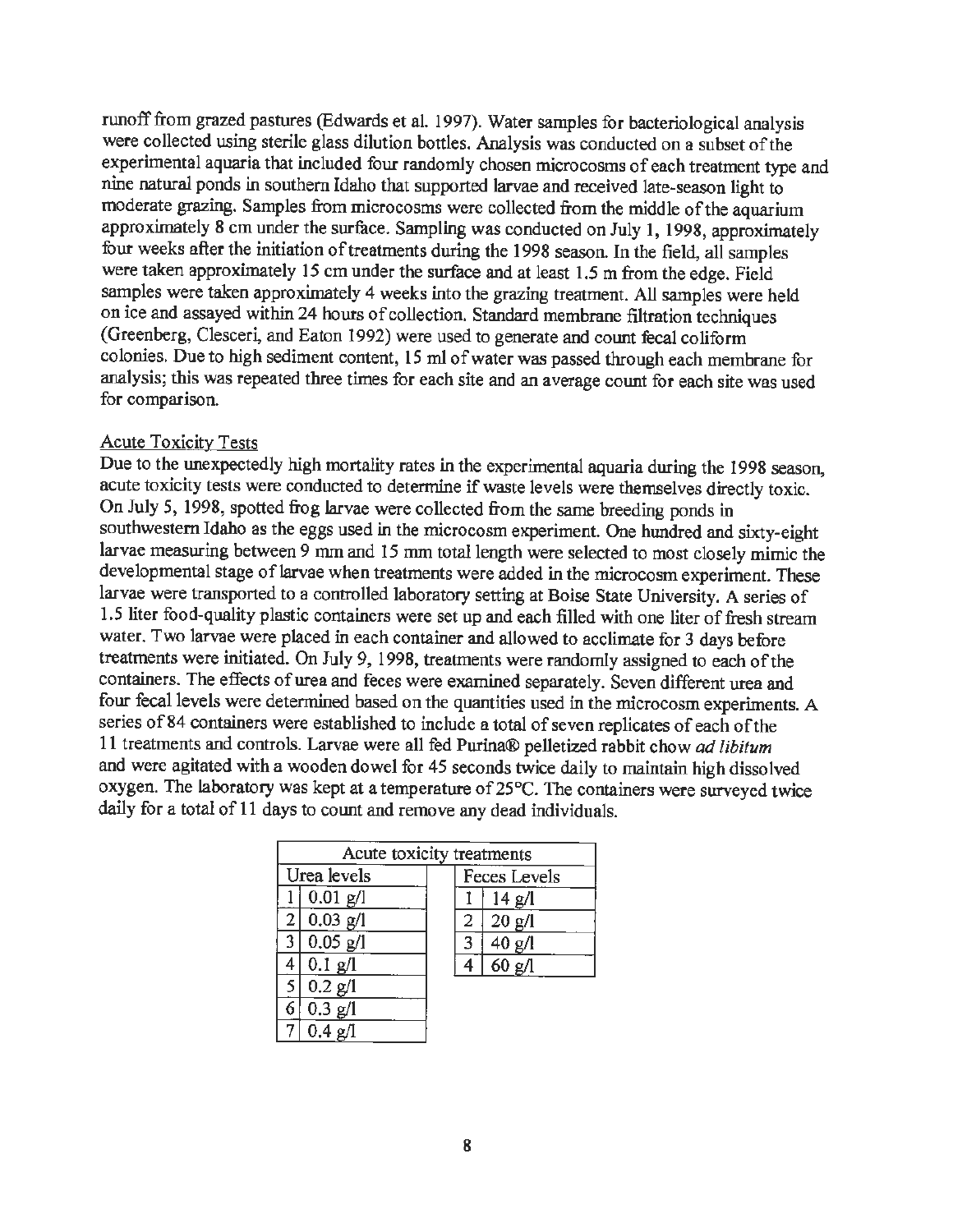### **Results**

#### Invertebrates

In 1998, invertebrate sampling was conducted on both Cottonwood Creek and Long Tom Creek, and on the three Collett ponds before and after grazing. In 1999, invertebrate sampling was conducted at all sites, once at each stream site and before and after grazing at each pond because the pond experimental units were not as well matched. Grazing at all stream sites occurred in the early fall (August and September), with the exception of Stoneman Creek, which has an earlier grazing regime (May-June). The grazing regime at Collett ponds extended from the last week of August until late September. Grazing before invertebrate censuses in the Sam Noble Springs area was only for 6 days during the third week in August. Grazing even at this relatively low intensity noticeably affected vegetation. Ponds were the most affected, vegetation height around the perimeter of the ponds was cropped as low as within 1 inch of the ground. Streams were also affected, but grazing pressure was less than at ponds, and stubble height at the grazed stream segments was between 2 and 4 inches, with some undisturbed patches of grasses and sedges. Although cattle occasionally got into a couple of the exclosures during summer and early fall, only minor changes in vegetation occurred. At Sam Noble Springs, however, substantial heavy grazing occurred in a second bout late in the 1998 season and again after the invertebrate censuses of 1999. At those times, exclosure fences were not being maintained and some grazing occurred within exclosures, reducing the long-term effects of decreased grazing on those plots.

All invertebrates collected were identified to the ordinal level. Counts from both sweeps and sticky traps were pooled to find an overall number of individuals of each order found at each experimental *unit.* From each experimental unit, SO insects of each order were randomly chosen and dried in an incubator until desiccated, then weighed to obtain a mean dry weight estimate for each order. These dry weights were used to estimate a total biomass collected in each individual experimental unit. In 1998, small sample size prevented a statistical comparison of grazed to ungrazed portions of ponds {Appendix 1 ). Comparison of grazed to ungrazed stream segments did not yield significant differences, however, sample size was small here as well (Tables I and 2).

Biomass values for each of the areas surveyed in 1999 were calculated and are shown in Tables 3 and 4, and Figure **1.** Statistical analyses found no significant differences in biomass between grazed and ungrazed segments of stream or pond (Tables 3 and 4, stream  $P=0.1919$ , pond  $P=0.384$ ). The Shannon-Wiener Function was used to estimate diversity at the ordinal level that existed in each segment. No significant differences in invertebrate diversity were found between the ungrazed and grazed areas in streams or ponds (pond:  $P=0.619$ ; stream:  $P=0.829$ ) (Tables 5, 6, Figure 2). High variability and low sample sizes characterized the analyses of biomass and diversity.

### Stomach Flushing

We flushed the stomachs of a total of 37 frogs that were captured at four grazed sites and three ungrazed sites. None of these individuals were found to have any stomach contents. To confirm this observation, five of these individuals were sacrificed and their stomachs excised and opened. Of these five individuals, 3 were collected from Cottonwood Creek, 1 from Circle Pond, and 1 from the Collett Ranch site on the same days as post-grazing invertebrate sampling occurred for each respective site. Examination revealed that all of the stomachs were, in fact, empty.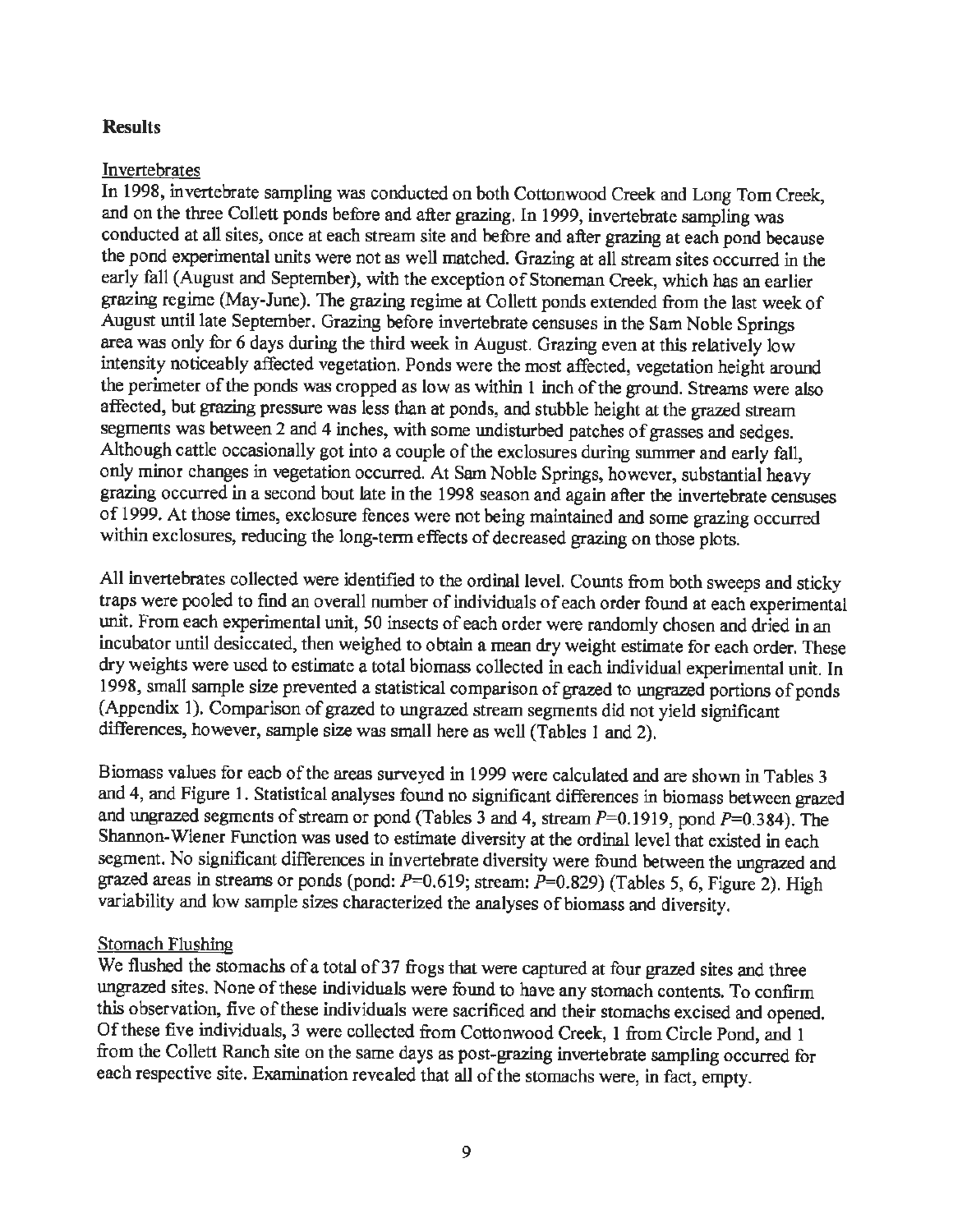### Larval Results

The 1998 larval experiments were continued until late August when a number of individuals had successfully metamorphosed. Of the 48 original tanks, tadpoles in only 26 tanks survived to the termination of the experiment. Of the survivors, only 101 (of a total of 1,200) reached metamorphosis before the tennination of the experiment. Because of this very low survival rate, statistical analyses were not performed on the 1998 data.

In the 1999 experiment, larvae were weighed at approximately 3-week intervals from July 1 to August 14, at which time we observed the development of forelimbs. Mass measurements were terminated at that time because at this point in metamorphosis, larvae begin to lose weight. Tanks were monitored from this point on to measure and release metamorphosed individuals. The experiment was terminated on September IO when many individuals had metamorphosed and freezing night-time temperatures were regular. Of the 40 original tanks, 30 tanks had larvae that survived throughout the duration of the experiment. Of the survivors, I 03 reached metamorphosis before the termination of the experiment and an additional 67 survived as larvae. Snout-vent lengths of newly metamorphosed frogs varied from 22 to 35 mm with an average size of 30.2 mm. Survival of larvae differed among treatments (Analysis of Variance; Table 7;  $P=0.0013$ ). Tukey contrasts revealed that survival rates of larvae exposed to High waste treatments were significantly lower than those for larvae in the other three treatment types. Additionally, an average overall growth rate was calculated for each tank. An Analysis of Variance (Table 8) indicates that significant differences existed among treatments  $(P=0.0079)$ , and contrasts indicate that larvae in High waste treatments had significantly faster growth rates than those of larvae in other treatments. We found no significant difference in size at metamorphosis (Table 9; P=0.2912). Additionally, an Analysis of Covariance was used to assess the relationship between survivorship and growth rate, the thought being that aquaria with low survival might have less competition and therefore more resources available, thereby causing a higher growth rate. ANCOVA results indicated no significant relationship among these factors (Table 10;  $P=0.6067$ ).

### Acute Toxicity

No mortalities in any of the eleven treatment types occurred during the first 96-hour period of the experiment. The experiment was allowed to continue for an additional 7 days and only 5 mortalities were observed at this time. There was no apparent pattern of these mortalities: two of the individuals died in the lowest urea treatment, two in the medium urea treatment, and one in the highest urea treatment. No mortalities were observed in any of the fecal treatments during the duration of this experiment.

### Fecal Coliform Bacteria

Fecal coliform counts from ponds subjected to grazing and from artificial microcosm experiments are presented outlined in Table 11. Ponds that were assayed all received light to moderate lateseason grazing; counts from these samples ranged from 0.911 colonies/ml to 2.356 colonies/ml with an average of 1.470. The experimental tanks had more variable numbers, with means ranging from 0.900 colonies/ml in the control to 6.767 colonies/ml in the high waste with agitation experiments. The low waste experimental tanks without agitation averaged 1.533 colonies/ml.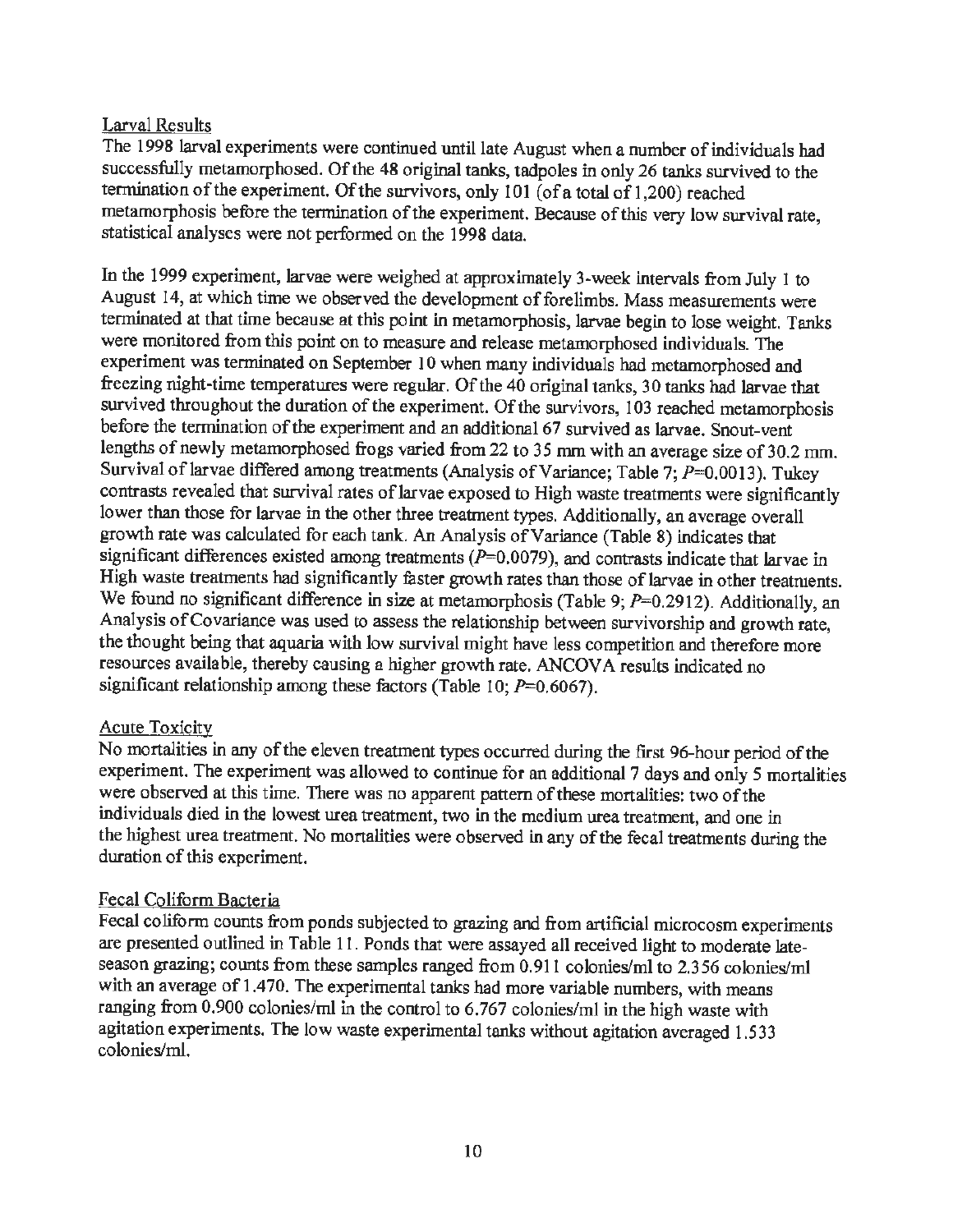### **Discussion**

### Effects on Invertebrate Density and Diversity

Our finding of no statistically significant effects of grazing on either invertebrate density or diversity must be interpreted with caution. The failure to reject a statistical null hypothesis (H<sub>o</sub>: no effect of grazing) should not lead to outright acceptance of that hypothesis (Parkhurst 1984). Instead, it should be realized that the actual lack of an effect is only one of a number of possible reasons for a lack of statistical significance.

First, a lack of statistical significance can be caused by low statistical power, which is typically caused by low sample size and/or high variability in the data. The present study was characterized by low sample sizes of only five to seven per treatment and by quite high variability among those samples, with coefficients of variation ranging from 27% to 96%. The resulting experiment would have had to have had a *SO%* difference between treatment means to have been easily detectable (i.e., 90% of the time). Contributing to the high degree of variability is that, due to logistical constraints, each experimental plot was only assessed for one day. Multi-day samples would have done a better job of characterizing the insect fauna.

Second, it may be that grazing affected only certain species or genera of invertebrates. Fielding and Brusven ( 1995) found that the total density and species composition of grasshoppers was higher in ungrazed areas than in grazed areas. Our analysis focused on total biomass because that measure is likely to represent what is available to frogs.

Third, a failure to detect a grazing effect on invertebrates may be due to specific circumstances of this study. We assessed the effects of modest grazing that occurred primarily in late August and early September, when most invertebrate growth and reproduction had been completed; it is likely that the lateness of the loss of vegetation would lessen the effect on invertebrates. Interestingly, another study examining complete insect communities (Rambo and Faeth 1999) found that although they observed a substantial difference in the vegetation (both in plant biomass and diversity) between grazed and ungrazed sites, they observed no significant differences between the insect biomass or diversity between these two areas. Note that the study of Rambo and Faeth also was conducted during late season grazing and had a small sample size.

Fourth, our study design may have had weaknesses. In most situations, our grazed areas were immediately adjacent to ungrazed areas. Given that insects are generally highly mobile, it is likely that some may have traveled between treatments, diluting any effects of treatments. It is interesting to note that at Circle Pond, where the sampled ungrazed area is separated from grazed areas by at least 50 m, the insect density was the highest of any plot sampled.

We regard it as highly unlikely that grazing can have no effect on invertebrates regardless of the timing or intensity of the grazing regime. Intensive grazing regimes have been shown to have dramatic and long-lasting effects on the density, physical structure, and species composition of plant communities. How could long-duration, intense grazing not have a measurable negative effect on invertebrate diversity when the dependence of invertebrates on plant community structure and density has been well documented? lt is clear that this portion of our study needs to be repeated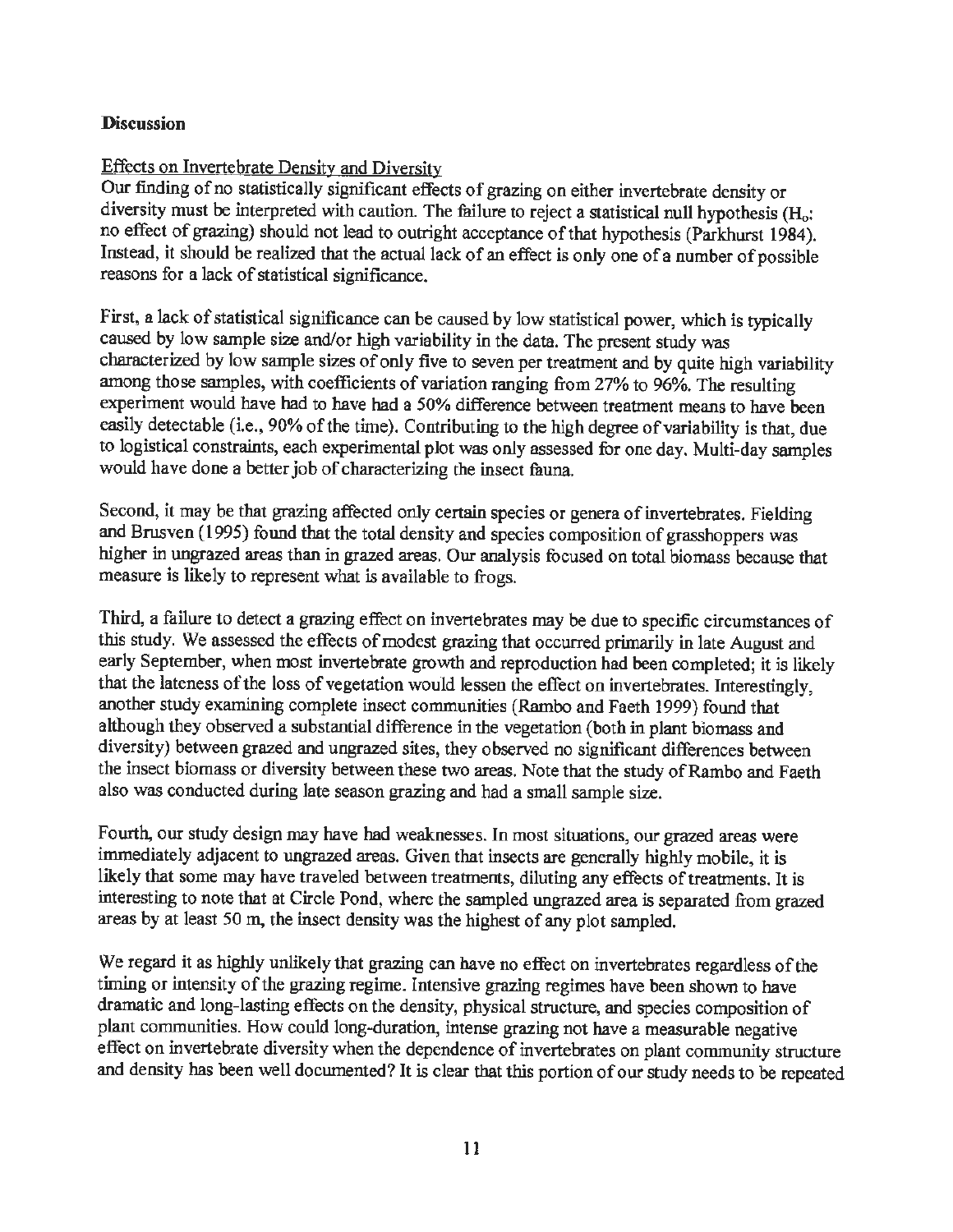with larger sample sizes, larger plots, and more frequent insect sampling in order to better quantify the effect of grazing on insect density and diversity.

Stomach flushing: The lack of any food items in stomachs of any adult frogs sampled was surprising. Frogs were examined from late August through late September, a period when insects were still abundant. We would expect frogs to capitalize on this availability by feeding heavily to lay down fat reserves prior to hibernation. Previous studies have shown that frogs with more fat reserves better survive hibernation and have increased reproductive output the following year. Very little is known about anuran energetics, but many species are known to acquire the most food in the times of greatest prey abundance and during periods close to their hibernation (Duellman and Trueb 1994).

Two possible explanations of our results follow. First, it may be that frogs at our study sites had already acquired necessary reserves for hibernation and reproduction. Dimmitt and Ruibal (1980) found that many desert anurans feed sporadically throughout the season; certain species are even capable of consuming enough in one feeding to supply individuals with enough energy for an entire year. Species that are dietary specialists are those that have evolved feeding strategies to take maximum advantage of peaks in prey abundance (Duelhnan and Trueb 1994). Feeding strategies for the Columbia spotted frog, a dietary generalist, may not be as reflective of a peak in prey availability.

Second, it may be that the frogs were not feeding because they were stressed by their environmental conditions. Jaeger ( 1980) found that some amphibians are unable to feed during certain times of the year due to environmental conditions (such as heat and dryness), and therefore had to exist for long periods on negative energy budgets.

This apparent lack of late-season feeding by Columbia spotted frogs needs to be confirmed with further study. Even if this result is borne out, it is unlikely to apply to younger frogs, which will be eating not only to secure energy for hibernations but also to grow. Newly metamorphosed individuals will be most at risk because they only have the relatively short period between metamorphosis in late summer and hibernation in late fall to acquire the fat reserves needed to survive hibernation. In the present study, metamorphs and subadult frogs were not studied because stomach flushing on such small individuals is dangerous and ineffective, and sacrificing enough individuals to get reasonable dietary information was not regarded as feasible.

#### Effects of grazing on larval survival and growth

Our results and analyses clearly show that spotted frog larvae exposed to higher levels of cattle waste, had lower survival than animals exposed to lower levels of waste. It is important to note that our fecal coliform analyses indicate that our levels of addition of waste at least approximate what would be expected in the field.

What might be the mechanism by which larval survivorship is decreased? One possibility is direct toxicity. However, our acute toxicity trials indicated that even at very high levels, shorttenn effects of addition of urea and feces are not lethal. A second possible mechanism is a decrease in dissolved oxygen concentrations caused by the increased bacterial action associated with the higher quantity of organic materials found in higher waste treatments. The input of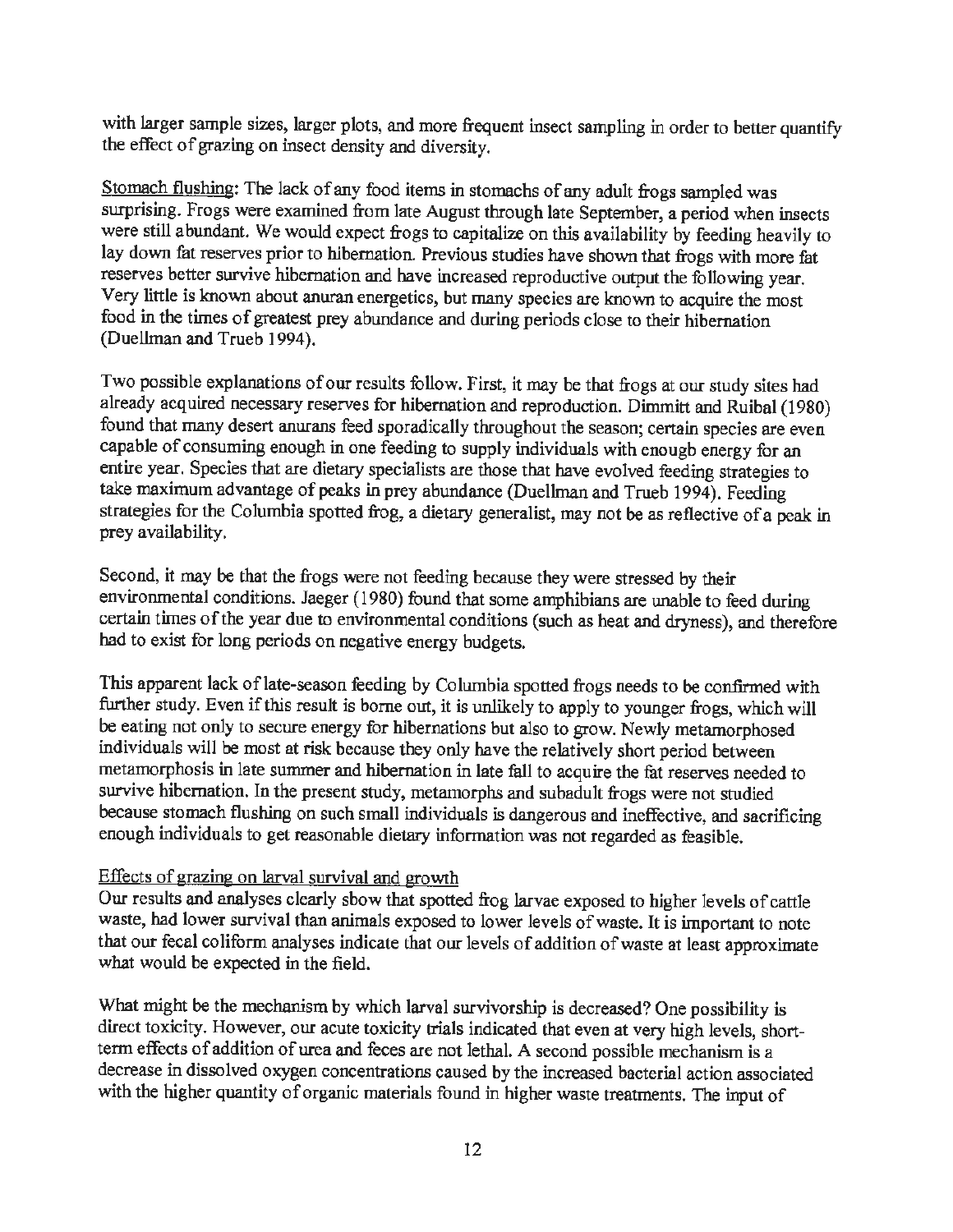nutrients stimulates activity of the heterotrophic bacteria that utilize dissolved oxygen in their degradation of organic matter. Excessive levels of waste and the corresponding activity of these bacteria can dramatically reduce the dissolved oxygen content of a pond (Gary et al. 1983). To test whether oxygen might be a factor, we measured the dissolved oxygen levels in the experimental aquaria and in natural ponds that supported larvae. An analysis of variance revealed marginally significant differences in dissolved oxygen concentrations among the treatments  $(P=0.078,$  Table 12), with a trend toward lower dissolved oxygen with increased waste concentrations (Figure 3). However, although dissolved oxygen levels were lower in treatments with waste than in controls, oxygen levels were higher in high waste treatments than in ponds that supported healthy tadpole populations (see Appendix 3). Therefore, it is unlikely that dissolved oxygen alone was the sole cause of increased mortality.

A third possibility is that high waste inputs may cause ammonia concentrations to reach harmful levels. Ammonia is generated naturally by processes such as the decomposition of organic matter by heterotrophic bacteria, and ammonia also derives directly from animal excreta. The direct toxic effects of high environmental ammonia have not been well studied in anurans. Jofre and Karasov (1998) found that some anuran species exhibited lower embryo survival rates, increased defonnities, and slowed growth and development when exposed to high concentrations of ammonia. Arnrnonification of the waste by microbes may be the cause of the mortality observed in the microcosm experiments, but we had not made measurements to assess that possibility. Larvae in the acute toxicity trials may not have been subjected to the same levels of ammonia that would be experienced in the field because conditions in the lab were so unnatural: in the lab, no bacteria from pond sediment were present, temperatures were relatively cool and constant, and light levels were substantially lower. Further study is needed to determine the mechanism by which survival was decreased.

Growth rate of larvae was positively affected by the addition of cattle waste. Further analysis indicated no relationship between number of surviving larvae and growth rate. Therefore, decreased density ( and corresponding decreased competition) in high waste treatments was probably not the sole cause of increased growth. Perhaps the higher growth rate of larvae in high waste treatments was simply due to an increased quality and quantity of food caused by increased nutrients. Further studies, focused on food habitats of larvae and on the effects of cattle waste on the food resources of larvae, are needed to fully understand this phenomenon.

#### **Literature Cited**

- Armour, C.L., D.A. Duff, and W. Elmore. 1991. The effects of livestock grazing on riparian and stream ecosystems. Fisheries 16(1):7-11.
- Bull, E.L., and M.P. Hayes. 2000. Effects of livestock on reproduction of the Columbia spotted frog. Journal of Range Management 53:291-294.
- Chaney, E., W. Elmore, and W. Platts. I 993. Livestock grazing on western riparian areas. Produced for U.S. Environmental Protection Agency by the Northwest Resource Information Center, Inc., Eagle, ID. 44pp.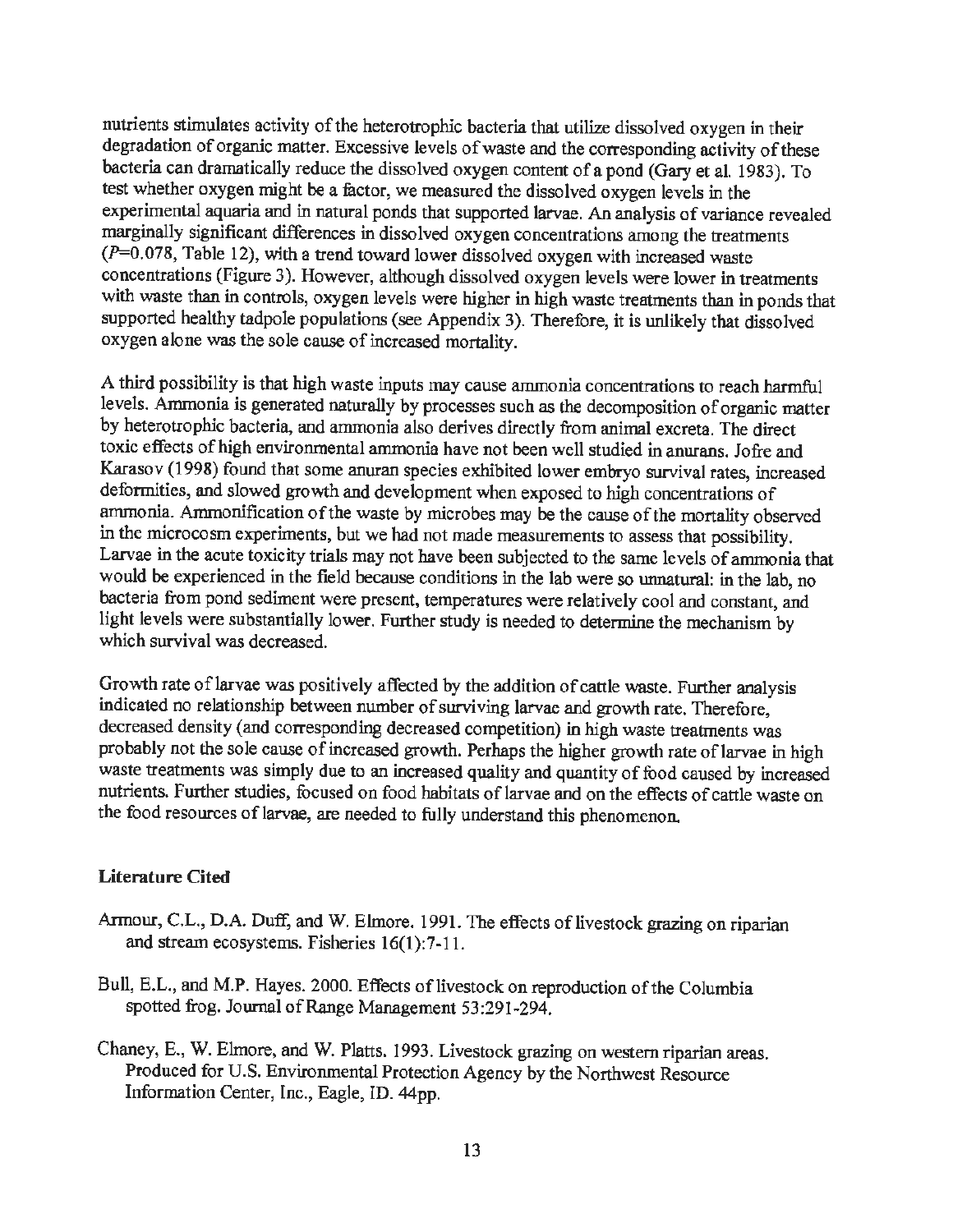Clary, W.P. 1995. Vegetation and soil responses to grazing simulation on riparian meadows. Journal of Range Management 48:18-25.

\_\_\_ , and G.D. Booth. 1993. Early season utilization of mountain meadow riparian pastures. Journal of Range Management 46:493-497.

- Dimmitt, M.A., and R. Rubial. 1980. Exploitation of food resources by spadefoot toads *(Scaphiopus).* Copeia 1980:854-862.
- Duellman, W.E., and L. Trueb. 1994. Biology of Amphibians. The Johns Hopkins University Press. Baltimore, Maryland. 670pp.
- Edwards, D.R, M.S. Coyne, P.F. Vendrell, T.C. Daniel, P.A. Morre Jr., and J.F. Murdock. 1997. Fecal coliform and *Streptococcus* concentrations in runoff from grazed pastures in Northwest Arkansas. Journal of the American Water Resources Association 33:413-422.
- Fielding, D.J., and M.A. Brusven. 1995. Grasshopper densities on grazed and ungrazed rangeland under drought conditions in southern Idaho. Great Basin Naturalist 55:352-358.
- Gary, H.L., S.R. Johnson, and S.L. Ponce. 1983. Cattle grazing impact on surface water quality in a Colorado front range stream. Journal of Soil and Water Conservation. Pages 124-128.
- Gillen, R.L.,W.C. Krueger, and R.F. Miller. 1985. Cattle use of riparian meadows in the Blue Mountains of northeastern Oregon. Journal of Range Management 38(3):205-209.
- Greenberg, A.E., L.S. Clesceri, and A.D. Eaton (editors). 1992. Standard methods for the examination of water and wastewater (18th edition). American Public Health Association. Washington, D.C.
- Holecheck, J. 1980. Livestock grazing impacts on rangeland ecosystems. Journal of Soil and Water Conservation. Pages 162·164.
- Huber, S.A., M.B. Judkins, L.J. Krysl, A.J. Svejcar, B.W. Hess, and D.W. Holcombe. 1985. Cattle grazing a riparian mountain meadow: effects of low and moderate stocking density on nutrition, behavior, diet selection, and plant growth response. Journal of Animal Science 73:3752-3765.
- Jaeger, R.G. 1980. Fluctuations in prey availability and food limitation for a terrestrial salamander. Oecologica 44:335-341.
- Jofre, M.B., and W.H. Karasov. 1998. Direct effects of ammonia on three species of North American anuran amphibians. Environmental Toxicology and Chemistry 18: 1806-1812.
- Kauffinan, J., and W.C. Krueger. 1984. Livestock impacts on riparian ecosystems and streamside management implications: a review. Journal of Range Management 37(5):430-438.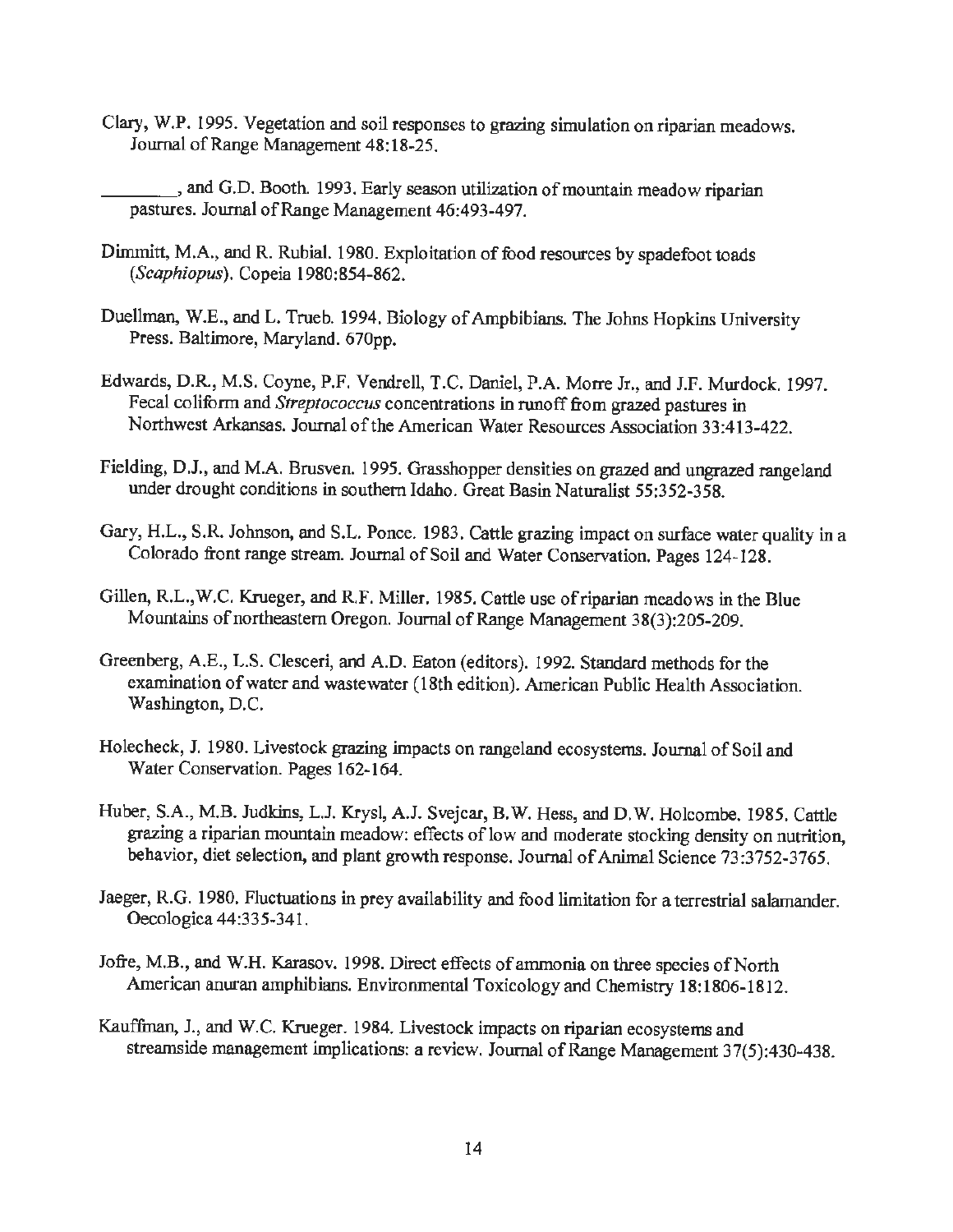- Kunkle, S.H., and J.R. Meiman. 1967. Water quality of mountain watersheds. Hydrology: paper 21. Colorado State University, Fort Collins, Colorado.
- Leclerc, J., and D. Courtois. 1993. A simple stomach flushing method for Ranid frogs. Herpetological Review 24:142-143.
- Meehan, W.R., and W.S. Platts. 1978. Livestock grazing and the aquatic environment. Journal of Soil and Water Conservation. Pages 274-278.
- Munger, J.C., A. Ames, and B. Barnett. 1997. 1996 Survey for Columbia spotted frogs in the Owyhee Mountains of southwestern Idaho. Idaho Bureau of Land Management Technical Bulletin No.97-13. 30pp.
	- \_\_\_ \_, M. Gerber, L. Heberger, K. Madrid, M. Carroll, and W. Peterson. 1998. U.S. National Wetland Inventory Classifications as predictors of the occurrence of Columbia spotted frogs *(Rana luteiventris)* and Pacific treefrogs *(Pseudacris regilla).* Conservation Biology 12:320-330.
- Nussbaum, R.A., E.D. Brodie, and R.M. Storm. 1983. Amphibians and reptiles of the Pacific Northwest. University of Idaho Press. Moscow, Idaho.
- Parkhurst, D. 1984. Interpreting failure to reject a null hypothesis. Bulletin of the Ecological Society of America 65:301-302.
- Platts, W.S. 1990. Managing fisheries and wildlife on rangelands grazed by livestock. A guidance and reference document for biologists. Nevada Department of Wildlife.
	- \_\_\_ , 1991. Livestock grazing. Pages 389-423 *In* Mecham, W.R. (editor). Influences of forest and rangeland management on salmonid fisheries and their habitats. American Fisheries Society Special Publication 19.
- \_, and R.L. Nelson. 1985. Streamside and upland vegetation use by cattle. Rangelands  $7(1):5-7.$
- Rambo, J.L., and S.T. Faeth. 1999. Effect of vertebrate grazing on plant and insect community structure. Conservation Biology 13:1047-1054.
- Tueller, P.T. 1988. Vegetation science applications for rangeland analysis and management. Handbook of Vegetation Science; 14. Kluwer Academic Publishers, Dordrecht.
- Turner, F.B. I 958. Life history of the western spotted frog in Yellowstone National Park. Herpetologica 14:96-100.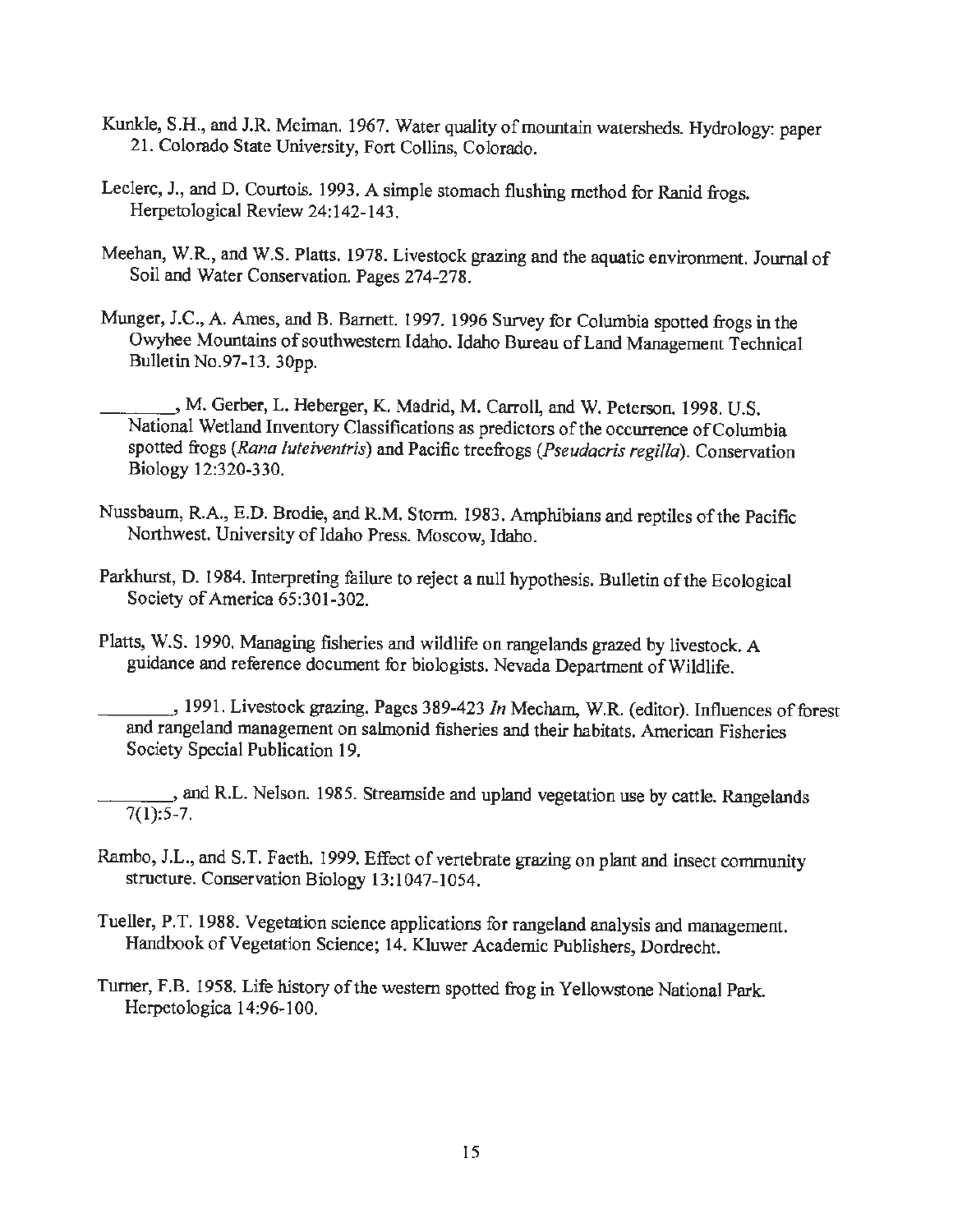

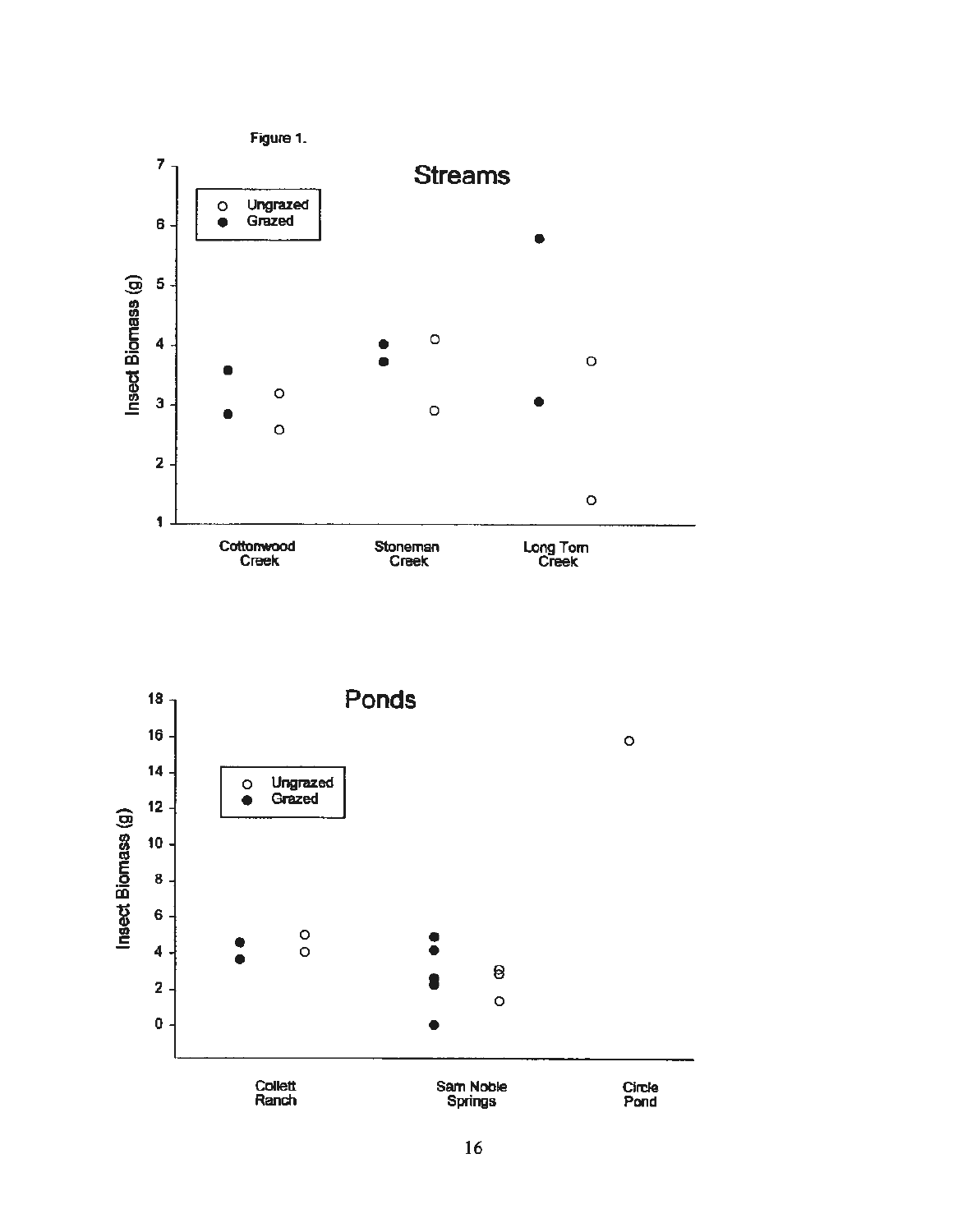

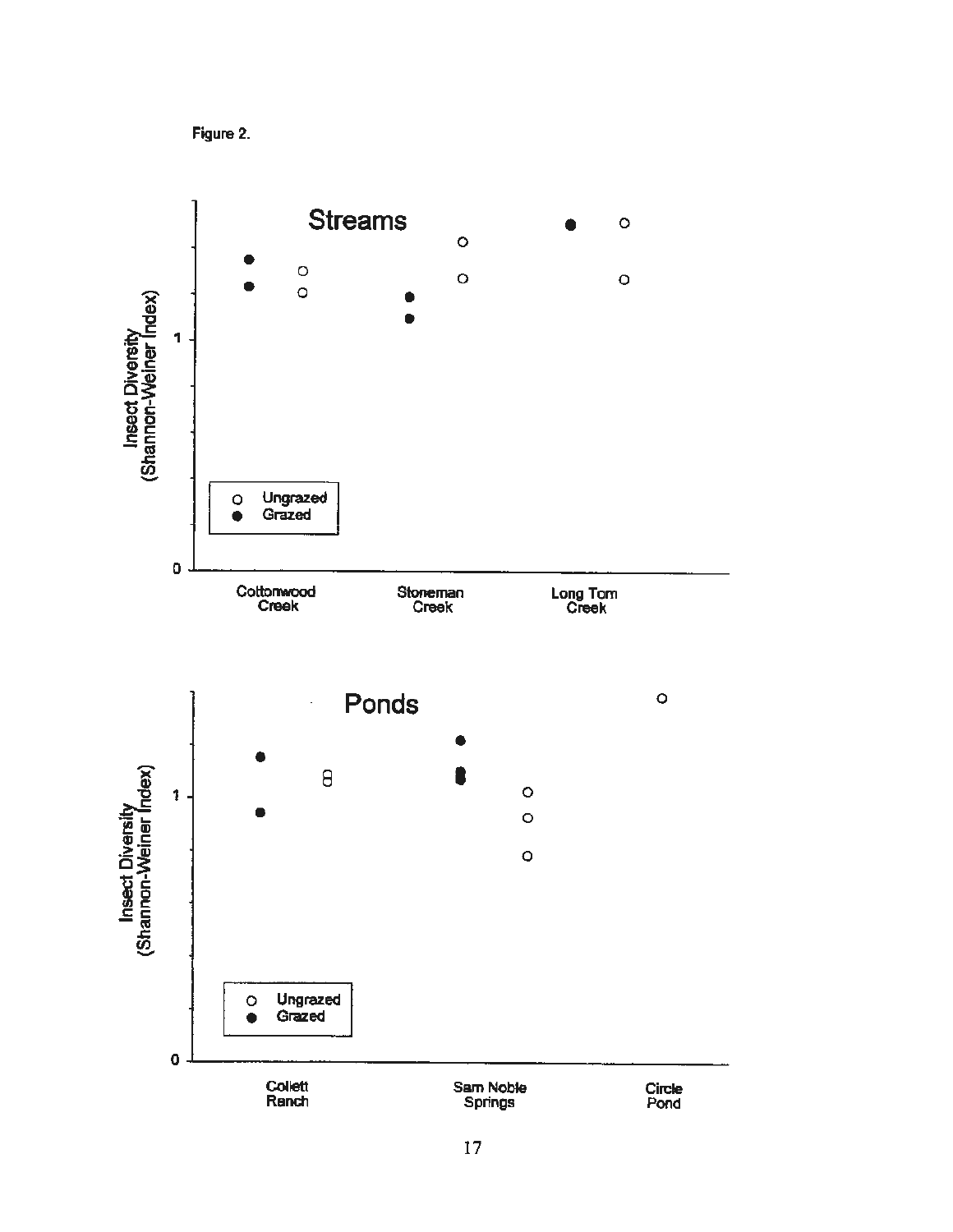#### **Table 1. Stream Biomass T-test for 1998**

|                  |    | ww. ww.iii <i>ist</i> villato i twil itti issit |                |
|------------------|----|-------------------------------------------------|----------------|
| <b>Treatment</b> | #  | Mean                                            | Standard Error |
| Grazed           |    | 2,0587                                          | 0.74719        |
| Ungrazed         |    | 1.9677                                          | 0.56563        |
|                  | DF |                                                 |                |
| 0.0971           | 6  | 0.9258                                          |                |

### **Table 2.**

### **Shannon-Wiener T-test results for stream diversity for 1998**

| <b>Treatment</b><br>Grazed | <u>#</u><br>4 | Mean<br>1.1289 | <b>Standard Error</b><br>0.0375 |
|----------------------------|---------------|----------------|---------------------------------|
| Ungrazed                   | 4             | 1.0811         | 0.0571                          |
| t<br>0.7002                | DF<br>6       | 0.5100         |                                 |

### **Table 3. T-test for invertebrate biomass of streams for 1999**

| Treatment | #    | Mean  | <b>Standard Error</b> | 95% Confidence Interval |
|-----------|------|-------|-----------------------|-------------------------|
| Grazed    |      | 3.843 | 0.4296                | $2.74 - 4.95$           |
| Ungrazed  |      | 2.998 | 0.388                 | $2.00 - 4.00$           |
| ţ.        | DF   |       | р                     |                         |
| 1.46      | 10.0 |       | 0.1748                |                         |

### Table 4. T-test for invertebrate biomass of ponds

| Treatment |                   | Mean  | <b>Standard Error</b> | 95% Confidence Interval |
|-----------|-------------------|-------|-----------------------|-------------------------|
| Grazed    |                   | 3.197 | 0.6365                | $1.64 - 3.20$           |
| Ungrazed  |                   | 5.393 | 2,1485                | $-0.13 - 10.92$         |
| $-0.98$   | <u>DF</u><br>5.38 | 0.366 |                       |                         |

### **Table 5. T-test results for invertebrate diversity of streams**

| Treatment | #  | Mean  | <b>Standard Error</b> |
|-----------|----|-------|-----------------------|
| Grazed    | 6  | 1.312 | 0,069                 |
| Ungrazed  | 6  | 1.330 | 0.048                 |
|           |    |       |                       |
|           | DF |       |                       |
| $-0.2218$ | 10 |       | 0.8296                |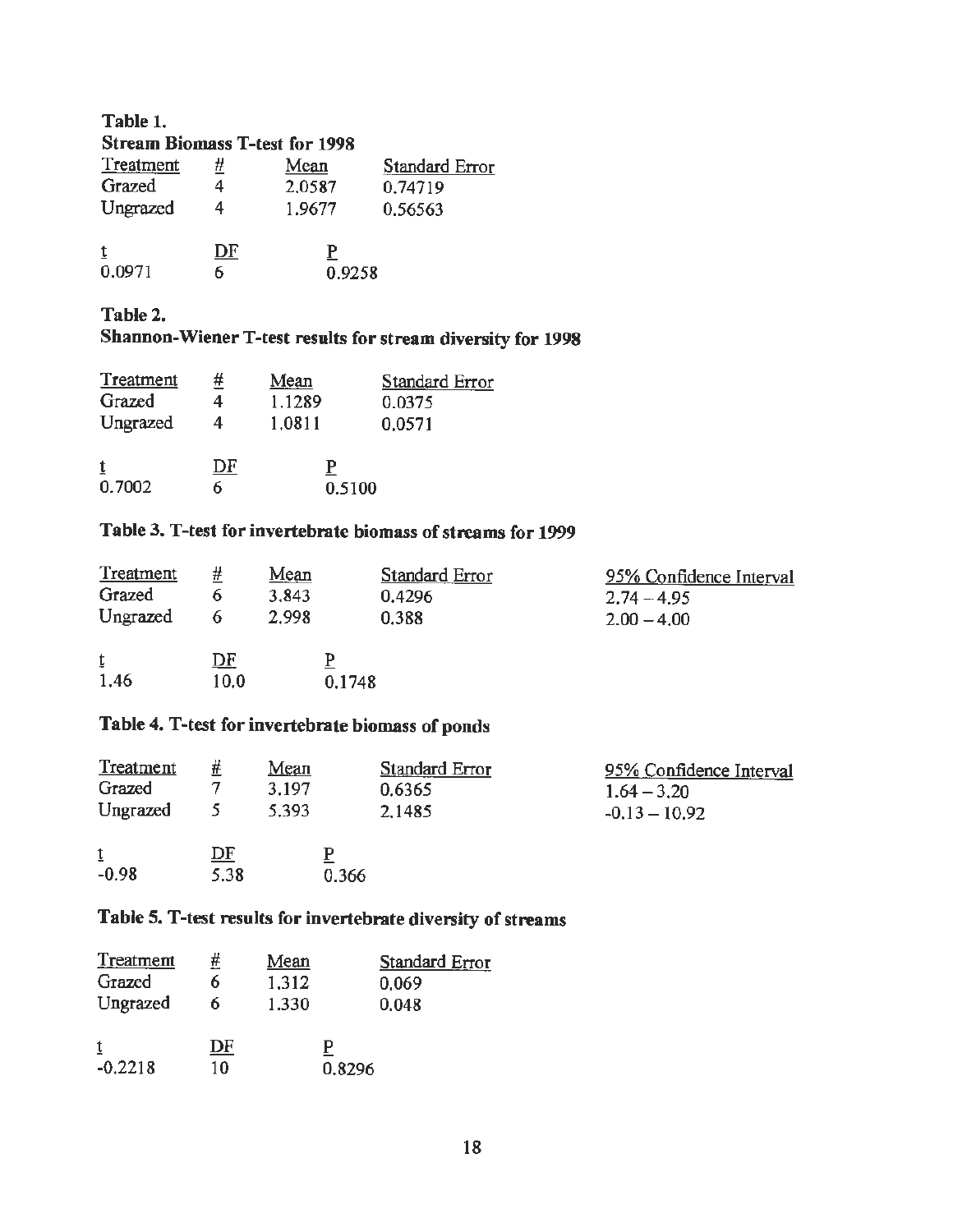### **Table 6. T-test results for invertebrate diversity of ponds**

| <b>Treatment</b> | #  | Mean  | <b>Standard Error</b> |
|------------------|----|-------|-----------------------|
| Grazed           |    | 1,089 | 0.032                 |
| Ungrazed         | 6  | 1.044 | 0.082                 |
|                  | DF |       |                       |
| 0.5207           |    |       |                       |
|                  |    |       | 0.6198                |

### Table 7. ANOVA table for tadpole survivorship

| <u>Source</u> | <u>DF</u> | <u>ss</u>             | MS     | $\mathbf{F}$   | P      |
|---------------|-----------|-----------------------|--------|----------------|--------|
| Treatment     | 3         | 130,87                | 43,620 | 6.45           | 0.0013 |
| Error         | 36        | 243,50                | 6.764  |                |        |
| $R^2 = 0.35$  |           |                       |        |                |        |
|               |           |                       |        |                |        |
| Treatment     |           | <b>Tukey Grouping</b> | Mean   | Standard Error |        |
| Medium        |           | A                     | 5.700  | 1.012          |        |
| Low           |           | A                     | 5.300  | 0.955          |        |
| Control       |           | A                     | 4.400  | 0.622          |        |

Means with the same letter are not significantly different.

### Table 8. ANOVA table for tadpole growth rate

| Source                | <u>DF</u> | <u>ss</u>             | MS      | E              | P      |
|-----------------------|-----------|-----------------------|---------|----------------|--------|
| Treatment             | 3         | 0.001915              | 0.00064 | 4.9            | 0.0079 |
| Error<br>$R^2 = 0.36$ | 26        | 0.00338               | 0.00013 |                |        |
| Treatment             |           | <b>Tukey Grouping</b> | Mean    | Standard Error |        |
| High                  |           | A                     | 0.059   | 0.009          |        |
| Low                   |           | В                     | 0.038   | 0.003          |        |
| Medium                |           | в                     | 0.037   | 0.005          |        |
| Control               |           | B                     | 0.030   | 0.003          |        |

Means with the same letter are not significantly different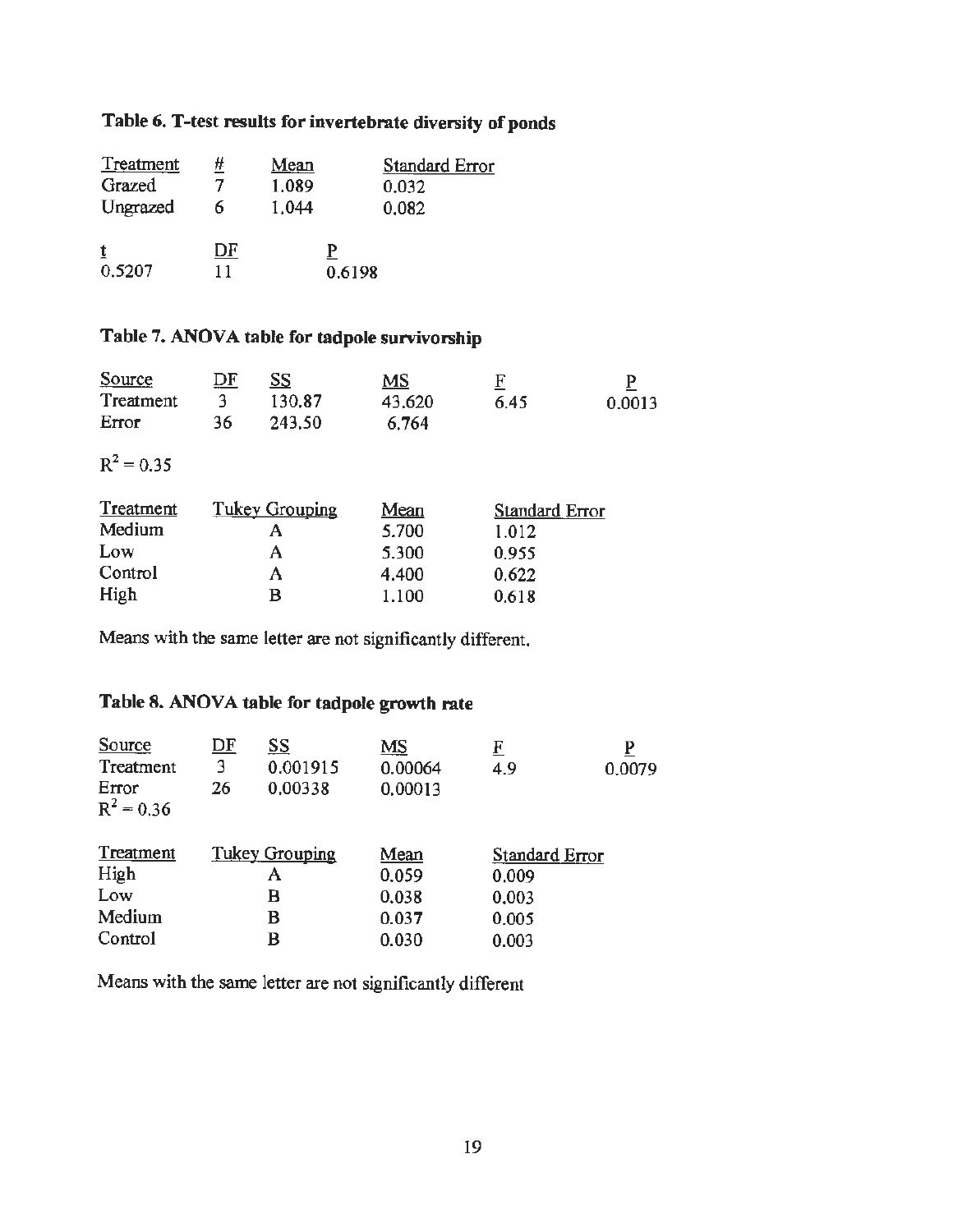### Table 9. ANOVA table for size at metamorphosis (SVL in mm)

| Source       | <u>DF</u> | <u>SS</u> | MS    |       |        |
|--------------|-----------|-----------|-------|-------|--------|
| Treatment    |           | 24.29     | 8.092 | 1.260 | 0.2912 |
| Error        | 99        | 634.530   | 6.409 |       |        |
|              |           |           |       |       |        |
| $R^2 = 0.37$ |           |           |       |       |        |

| Treatment | Number | Mean   | Standard Error |
|-----------|--------|--------|----------------|
| Control   |        | 29,500 | 0.581          |
| High      | ٦      | 31,667 | 0.951          |
| Low       |        | 30.815 | 0.351          |
| Medium    |        | 30.718 | 0.429          |

## Table 10. ANCOVA - Survivorship vs. Growth Rate

| Source    |        | MS      |       |        |
|-----------|--------|---------|-------|--------|
| Treatment | 0.0011 | 0.00111 | 0.287 | 0.6067 |
| Effor     | 0.0310 | 0.00388 |       |        |

 $R^2$  = 0.034

### **Table 11. Average fecal coliform colony counts**

| <b>Pond Site</b> | <b>FC Colonies/ml</b> | <b>Treatment</b>       | <b>FC Colonies/ml</b> |
|------------------|-----------------------|------------------------|-----------------------|
| Sam Noble 1      | 0.911                 | $High + agitation$     | 6,533                 |
| Sam Noble 2      | 1.178                 | High, no agitation     | 6.767                 |
| Sam Noble 3      | 1.356                 | Medium $+$ agitation   | 4,000                 |
| Sam Noble 4      | 1,556                 | Medium, no agitation   | 3.733                 |
| Sam Noble 5      | 1.156                 | $Low +$ agitation      | 2.233                 |
| Collett Ranch 1  | 2.356                 | Low, no agitation      | 1,533                 |
| Collett Ranch 3  | 1.600                 | $Control + a$ gitation | 1.267                 |
| Circle Pond      | 1.667                 | Control, no agitation  | 0,900                 |

### Table 12. ANOVA table for dissolved oxygen

| Source    | DF |        | MS      |      |        |
|-----------|----|--------|---------|------|--------|
| Treatment |    | 0.0800 | 0.26695 | 2.47 | 0.0778 |
| Error     | 36 | 3.8869 | 0.10797 |      |        |

 $R^2 = 0.17$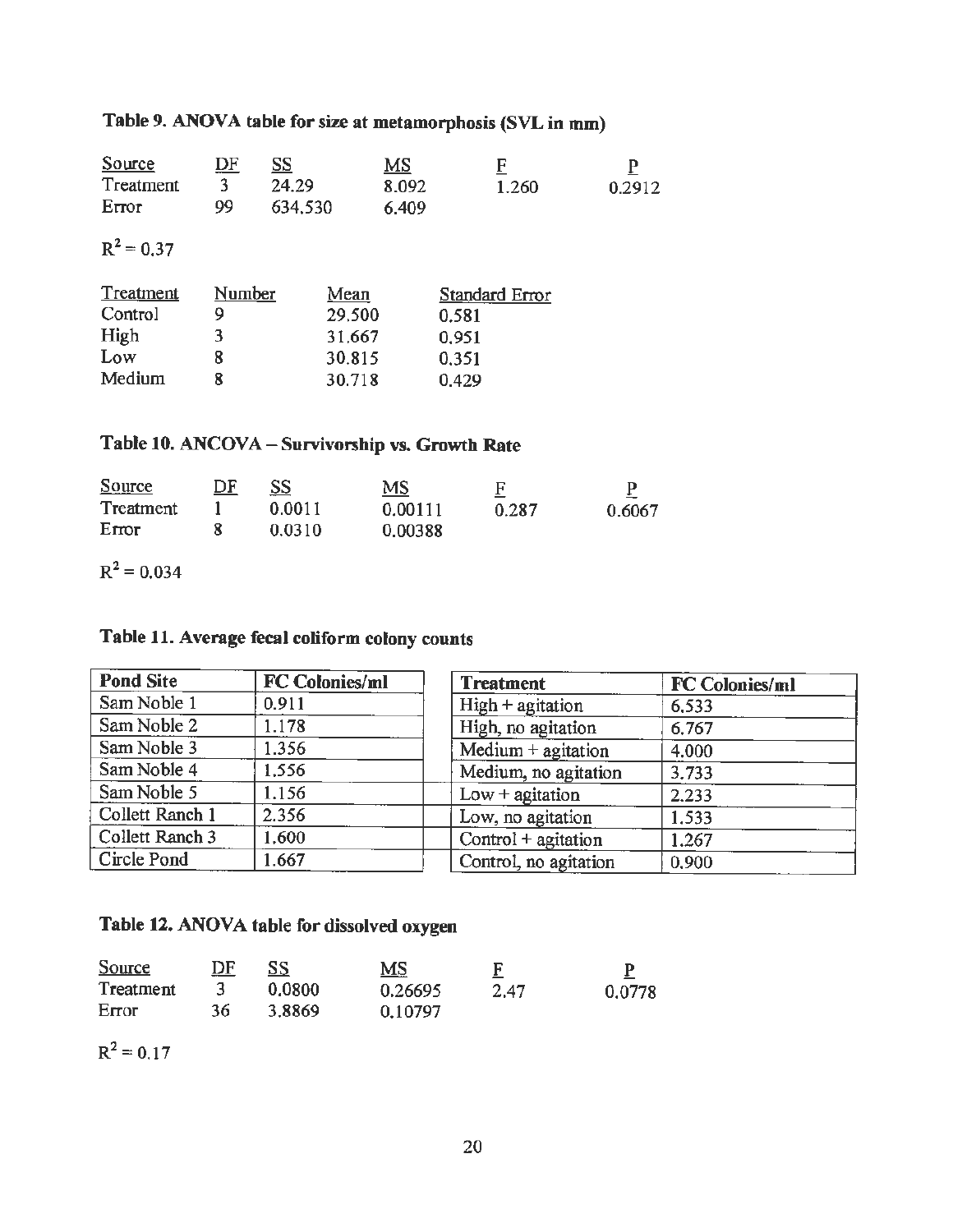Figure 3. Mean Dissolved Oxygen



Dissolved Oxygen by Treatment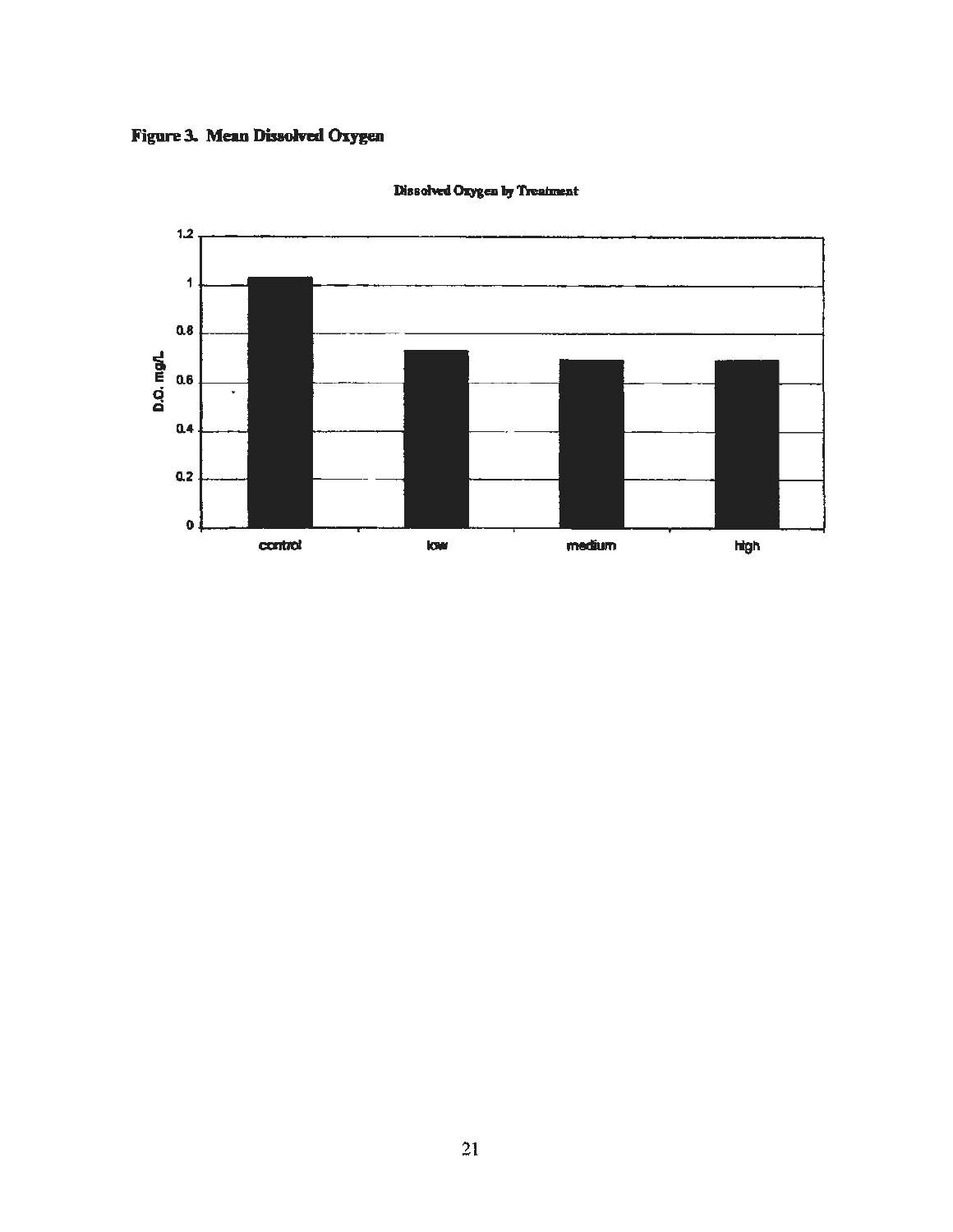### **Appendix 1. Biomass Data**

| site      | <b>Treatment</b> | <b>Total</b><br><b>Biomass</b> |
|-----------|------------------|--------------------------------|
| #1 Before | Grazed           | 1.5709                         |
| #2 Before | Ungrazed         | 2.1717                         |
| #3Before  | Ungrazed         | 1.6435                         |
| #3 Before | Grazed           | 0.7388                         |
|           |                  |                                |
| #1 After  | Grazed           | 2.1914                         |
| #2 After  | Ungrazed         | 1.2439                         |
| #3 After  | Ungrazed         | 1.0692                         |
| #3 After  | Grazed           | 1.1013                         |

#### **1998 Invertebrate Biomass at Ponds Before and After Grazing**

#### **1998 Invertebrate Biomass at Streams After Grazing**

| <b>Site</b>   | <b>Treatment</b> | <b>Total</b>   |
|---------------|------------------|----------------|
|               |                  | <b>Biomass</b> |
| Long Tom #1   | Ungrazed         | 1.1353         |
| Long Tom #2   | Grazed           | 0.9773         |
| Long Tom #3   | Grazed           | 0.7170         |
| Long Tom #4   | Ungrazed         | 0.8587         |
|               |                  |                |
| Cottonwood #1 | <b>Ungrazed</b>  | 3,0639         |
| Cottonwood #2 | Grazed           | 3.9004         |
| Cottonwood #3 | Ungrazed         | 2.8132         |
| Cottonwood #4 | Grazed           | 2.6404         |

#### **1999 Stream Invertebrate Biomass**

| <b>Stoneman Creek</b> |          |        | Æ.     | #4       |
|-----------------------|----------|--------|--------|----------|
|                       | Ungrazed | Grazed | Grazed | Ungrazed |
|                       |          | 799    | 3.074  | 756      |
|                       |          |        |        |          |
| ang Tam               |          |        |        | 44       |

| <b>Long Tom</b> | ,,,      | ᄳ<br>ŦZ | 49                 | #4       |
|-----------------|----------|---------|--------------------|----------|
|                 | Ungrazed | Grazed  | Grazed             | Ungrazed |
|                 | 2.918    | ា30     | $.73^{\circ}$<br>~ |          |

| <b>Cottonwood</b> |             | $\overline{\phantom{a}}$<br>H L | .        | #4              |
|-------------------|-------------|---------------------------------|----------|-----------------|
| $\cdots$          | Unerazed    | Grazed                          | Ungrazed | Grazed<br>----- |
|                   | roc<br>2.38 | 2.842                           | 195      | 84.ر            |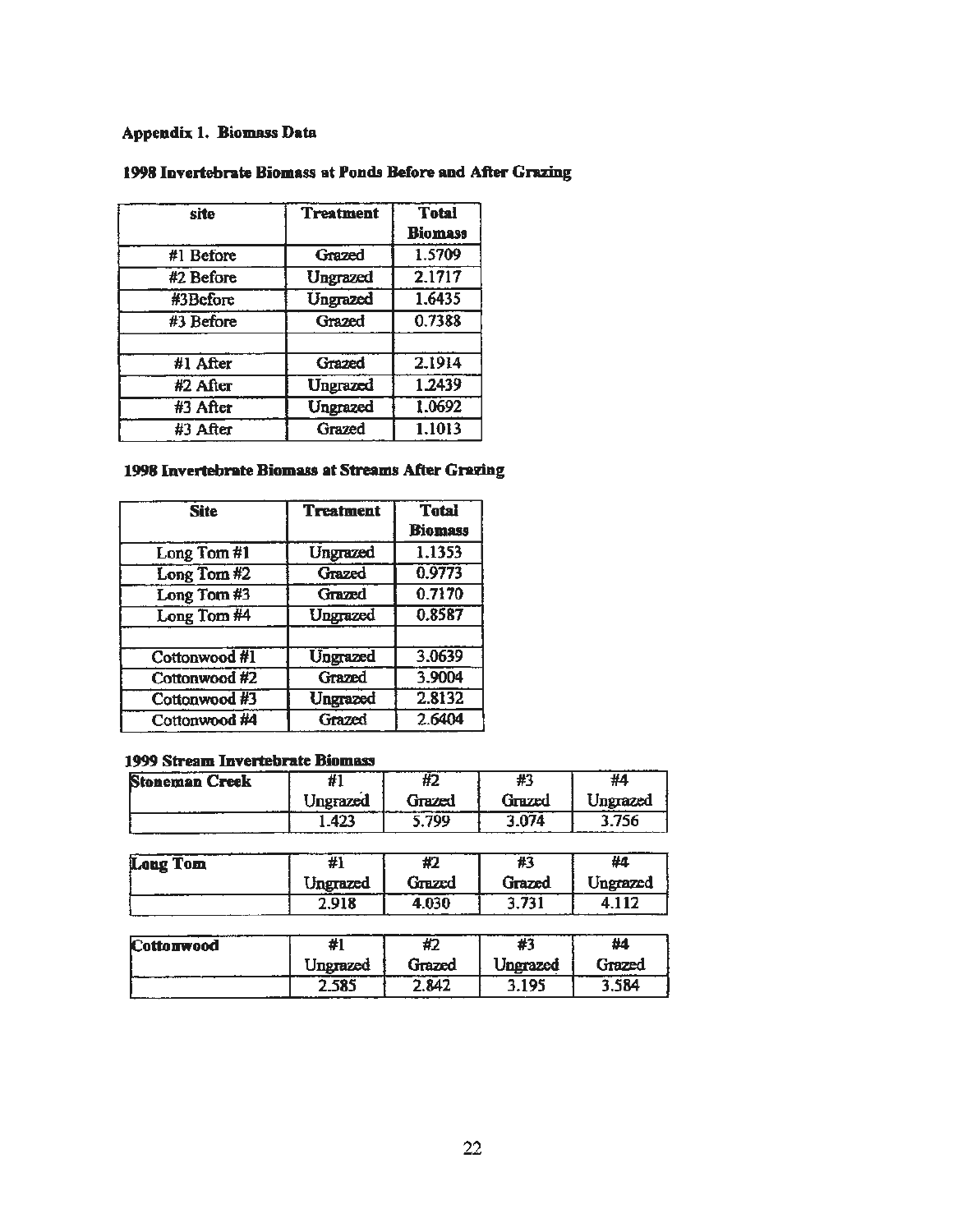#### 1999 Pond Invertebrate **Biomus**

| <b>Sam Noble</b> | #1<br>#1  |       | #2<br>#3                                                       |       | #3    | #4    | #5    | #5    |
|------------------|-----------|-------|----------------------------------------------------------------|-------|-------|-------|-------|-------|
|                  | Ungrazedi |       | Grazed   All Grazed Ungrazed Grazed All Grazed Ungrazed Grazed |       |       |       |       |       |
| Before grazing   | 1.643     | 2.457 | 1.712                                                          | 1.834 | 1.274 | 3.383 | 3.105 | .677  |
|                  |           |       |                                                                |       |       |       |       |       |
| After grazing    | 2.880     | 2.644 | 2.295                                                          | 1.411 | 0.729 | 4.188 | 3.133 | 4.924 |

| Collett        | #1    | #2                | #3     | #3         |  |  |
|----------------|-------|-------------------|--------|------------|--|--|
|                |       | Grazed [Ungrazed] | Grazed | [Ungrazed] |  |  |
| Before grazing | 4.495 | 3.288             | 4.493  | 5.992      |  |  |
| After grazing  | 4.594 | 5.014             | 3.666  | 4.070      |  |  |

| Circle | #1              |
|--------|-----------------|
| Pond   |                 |
|        | <b>Ungrazed</b> |
| Never  | 15.848          |
| grazed |                 |

### Appendix 2. Shannon-Wiener function of invertebrate diversity

### **1999 Stream Sites**

| <b>Site</b>  | <b>Condition</b> | S-W diversity |  |  |  |
|--------------|------------------|---------------|--|--|--|
| Long Tom 1   | Ungrazed         | 1.2708        |  |  |  |
| Long Tom 2   | Grazed           | 1.1879        |  |  |  |
| Long Tom 3   | Grazed           | 1.0963        |  |  |  |
| Long Tom 4   | Ungrazed         | 1.4293        |  |  |  |
| Cottonwood 1 | Ungrazed         | 1.2042        |  |  |  |
| Cottonwood 2 | Grazed           | 1.2308        |  |  |  |
| Cottonwood 3 | Ungrazed         | 1.2960        |  |  |  |
| Cottonwood 4 | Grazed           | 1.3470        |  |  |  |
| Stoneman 1   | Ungrazed         | 1.26975       |  |  |  |
| Stoneman 2   | Grazed           | 1.5093        |  |  |  |
| Stoneman 3   | Grazed           | 1.5007        |  |  |  |
| Stoneman 4   | Ungrazed         | 1.5137        |  |  |  |

#### **1999 Pond Sites**

| <b>Site</b> | <b>Condition</b> | S-W diversity |
|-------------|------------------|---------------|
| Sam Noble 1 | Grazed           | 1.0796        |
| Sam Noble 1 | Ungrazed         | 0.7827        |
| Sam Noble 2 | Grazed           | 1.0699        |
| Sam Noble 3 | Ungrazed         | 0.9274        |
| Sam Noble 3 | Grazed           | 1.0687        |
| Sam Noble 4 | Grazed           | 1.09971       |
| Sam Noble 5 | Ungrazed         | 1.0237        |
| Sam Noble 5 | Grazed           | 1.21822       |
| Collett I   | Grazed           | 1.1519        |
| Collett 2   | Ungrazed         | 1.0876        |
| Collett 3   | Grazed           | 0.94157       |
| Collett 3   | Ungrazed         | 1.05907       |
| Circle Pond | Ungrazed         | 1.38475       |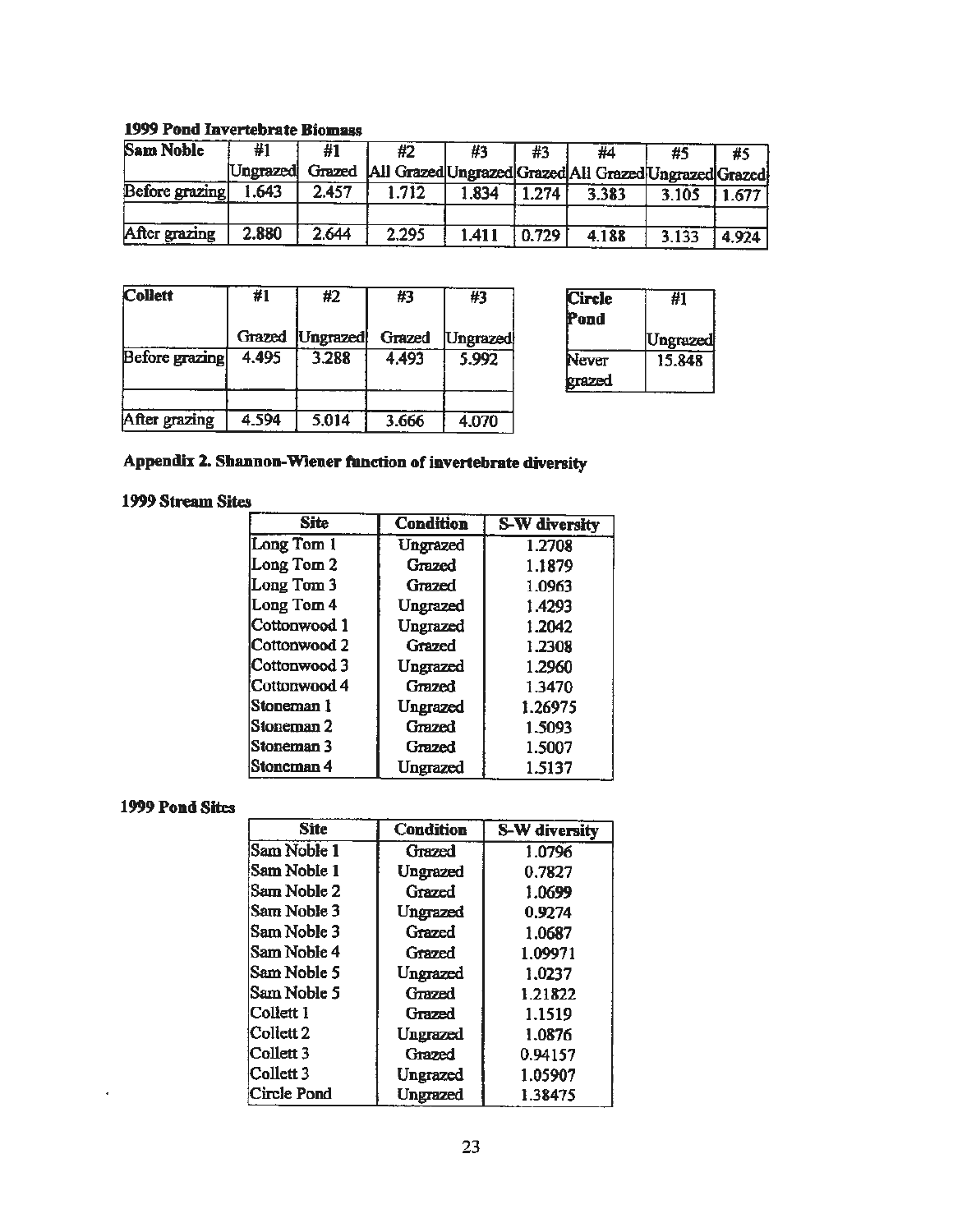### **Appendix** 3. **Dissolved Oxygen Rates**

### **Experimental Microcosm Dissolved Oxygen**

| <b>Control</b> | Low  | Medium | High |
|----------------|------|--------|------|
| 1.95           | 0.85 | 1.18   | 0.94 |
| 1.25           | 1.25 | 0.85   | 0.95 |
| 0.69           | 0.23 | 0.32   | 0.65 |
| 0.79           | 0.74 | 0.45   | 0.85 |
| 0.8            | 0.62 | 0.89   | 0.42 |
| 1.05           | 0.75 | 1.23   | 0.32 |
| 1.25           | 1.31 | 0.78   | 0.42 |
| 0.98           | 0.33 | 0.36   | 0.85 |
| 0.67           | 0.65 | 0.5    | 0.95 |
| 0.88           | 0.59 | 0.45   | 0.57 |

 $\overline{a}$ 

 $\bar{z}$ 

 $\mathbb{R}^3$ 

D.O. in mg/l Range= 0.23 - 1.95

### **Natani Pond Dissolved Oxygen (After Grazing)**

J.

 $\ddot{\phantom{0}}$ 

| 0.32 | 0.18 | 0.2  | 0.34 |
|------|------|------|------|
| 0.21 | 0.31 | 0.1  | 0.23 |
| 0.19 | 0.24 | 0.23 | 0.31 |
| 0.1  | 0.32 | 0.35 | 0.11 |
| 0.31 | 0.2  | 0.11 | 0.24 |
| 0.17 | 0.1  | 0.36 | 0.32 |

D.O. in mg/l Range= 0.1 -0.36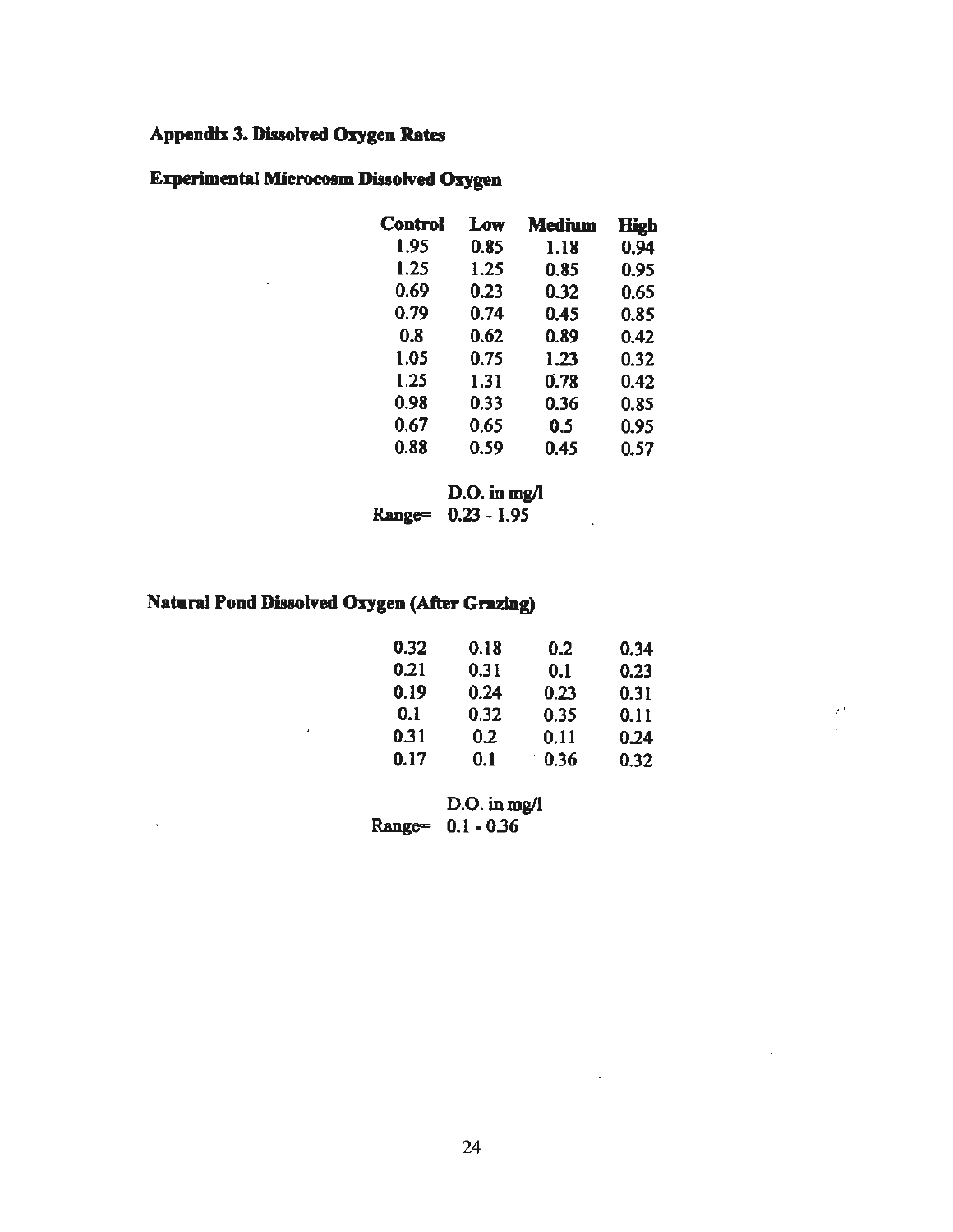#### **Appendix 4: Invertebrates captured during 1998.**

| <b>Collet Ponds</b> |             |                | 18-Aug-98           |   |            |             |           |           |            |         |
|---------------------|-------------|----------------|---------------------|---|------------|-------------|-----------|-----------|------------|---------|
|                     |             | <b>Diptera</b> | Lepidoptera Odonata |   | Orthoptera | Hymenoptera | Hemiptera | Homoptera | Coleoptera | Spiders |
|                     | Grazed      | 429            |                     |   |            |             |           | 195       |            |         |
|                     | #2 Ungrazed | 340            |                     | 6 |            | 34          | 28        | 385       |            | 10      |
| #3                  | Grazed      | 124            |                     |   |            | 29          | 5         | 91        |            |         |
| #3                  | Ungrazed    | 393            |                     |   |            | 16          | 8         | 236       |            |         |

| <b>Collet Ponds</b> |             |         | 05-Sep-98           |            |             |           |           |            |         |
|---------------------|-------------|---------|---------------------|------------|-------------|-----------|-----------|------------|---------|
|                     |             | Diptera | Lepidoptera Odonata | Orthoptera | Hymenoptera | Hemiptera | Homoptera | Coleoptera | Spiders |
|                     | Grazed      | 523     |                     |            |             | 13        | 326       |            |         |
|                     | #2 Ungrazed | 290     |                     |            | 27          | 24        | 665       |            | 16      |
| #3                  | Grazed      | 199     |                     |            | 18          |           | 103       | 6          |         |
| #3                  | Ungrazed    | 173     |                     |            |             |           | 89        |            |         |

I',) Vl

|    | <b>Long Tom Creek</b> |                | 06-Sep-98           |  |                                  |   |           |            |                |
|----|-----------------------|----------------|---------------------|--|----------------------------------|---|-----------|------------|----------------|
|    |                       | <b>Diptera</b> | Lepidoptera Odonata |  | Orthoptera Hymenoptera Hemiptera |   | Homoptera | Coleoptera | <b>Spiders</b> |
| #1 | Ungrazed              | 148            |                     |  |                                  |   | 140       |            |                |
| #2 | Grazed                | 88             |                     |  |                                  |   | 112       |            |                |
| #3 | Grazed                | 133            |                     |  | 16                               | 6 | 133       | З          |                |
| #4 | Ungrazed              | 137            |                     |  | 20                               |   | 102       |            |                |

| <b>Cottonwood Creek</b> |             |                | 11-Aug-98           |            |             |           |           |            |                |
|-------------------------|-------------|----------------|---------------------|------------|-------------|-----------|-----------|------------|----------------|
|                         |             | <b>Diptera</b> | Lepidoptera Odonata | Orthoptera | Hymenoptera | Hemiptera | Homoptera | Coleoptera | <b>Spiders</b> |
| #1                      | Ungrazed    | 440            | U.                  |            | 50          | 56        | 268       |            |                |
| #2                      | Grazed      | 626            |                     | 14         | 72          | 27        | 314       | 10         | 18             |
|                         | #3 Ungrazed | 563            |                     |            | 28          | 15        | 294       | 14         | 12             |
| #4                      | Grazed      | 335            |                     |            | 37          | 28        | 264       | 12         |                |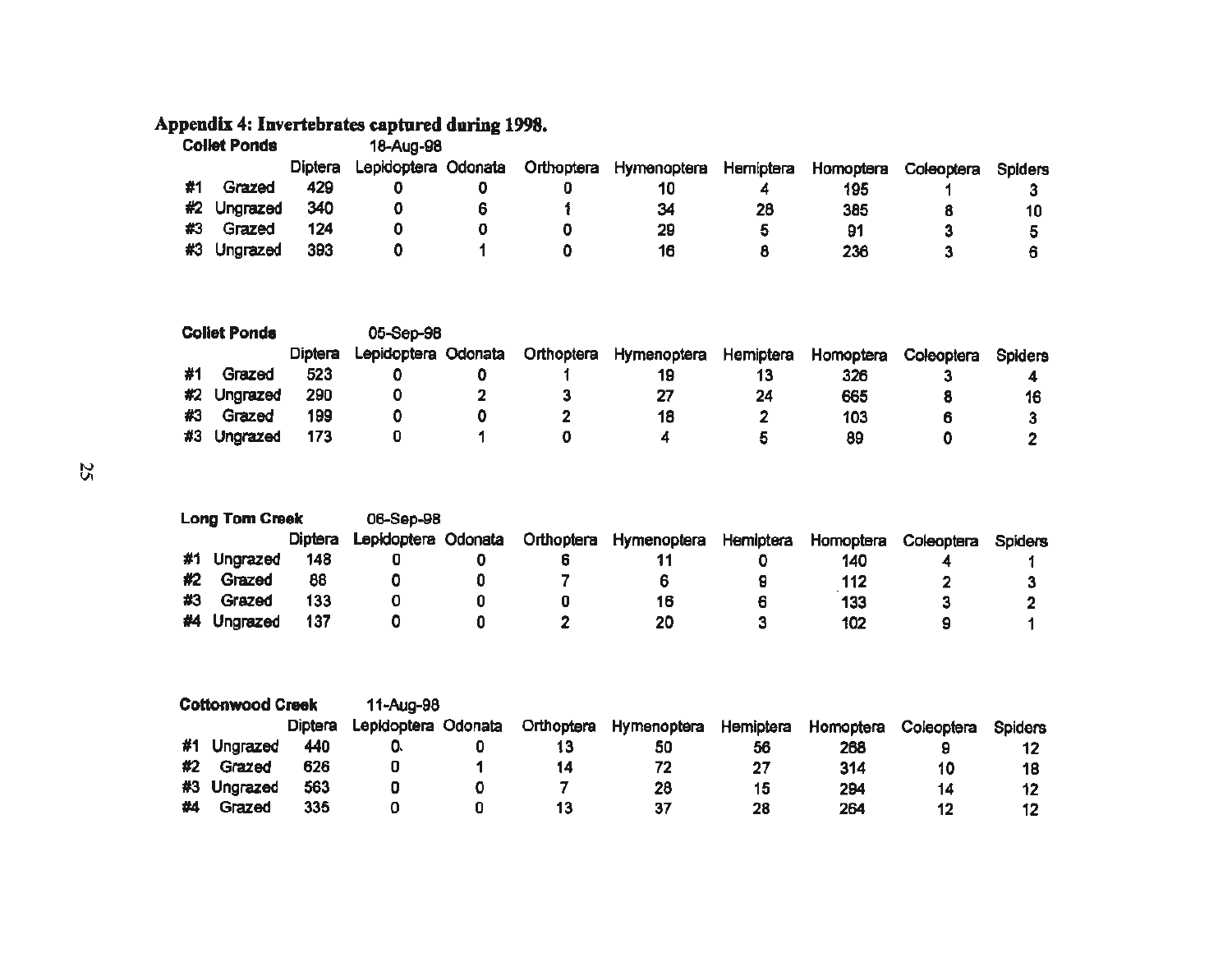|                | Long<br>Tom    |              | 19-Aug-<br>99 |     | Cottonwood              |                  | 21-Aug-99      |              | <b>Stoneman Creek</b> |              | 08-Jul-99    |                         |
|----------------|----------------|--------------|---------------|-----|-------------------------|------------------|----------------|--------------|-----------------------|--------------|--------------|-------------------------|
|                | #1<br>Ungrazed | #2<br>Grazed | #3<br>Grazed  | #4  | #1<br>Ungrazed Ungrazed | #2<br>Grazed     | #3<br>Ungrazed | #4<br>Grazed | #1<br>Ungrazed        | #2<br>Grazed | #3<br>Grazed | #4<br><b>Ungrazed</b>   |
| Diptera        | 82             | 162          | 135           | 147 | 281                     | $\overline{214}$ | 322            | 248          | $\overline{77}$       | 150          | 106          | 150                     |
| Lepidoptera    | 0              | 0            | 0             | 0   | 0                       |                  | 0              | 5            | 0                     | 6            | 0            | $\overline{\mathbf{2}}$ |
| <b>Odonata</b> | 1              | 0            | 0             | 0   | 1                       |                  | 0              | 0            | 0                     | 3            |              |                         |
| Orthoptera     | 21             | 32           | 27            | 30  | 5                       | 12               | 8              | 11           | 5                     | 54           | 13           | 21                      |
| Hymenoptera    | 37             | 26           | 21            | 62  | 79                      | 76               | 110            | 151          | 11                    | 14           | 42           | 24                      |
| Hemiptera      | 10             | 30           | 12            | 41  | 32                      | 18               | 48             | 57           | 10                    | 17           | 22           | 33                      |
| Homoptera      | 84             | 217          | 242           | 133 | 197                     | 233              | 183            | 272          | 98                    | 127          | 151          | 140                     |
| Coleoptera     | 0              | 3            | з             | 8   | 1                       | 7                | 8              | 8            | 13                    | 18           | 45           | 13                      |
| <b>Spiders</b> | 12             | 8            | 23            | 45  | 17                      | 9                | 8              | 6            | 6                     | 13           | 15           | 16                      |
| Neuroptera     | 0              |              | ۵             | 3   | 5                       | U                | 4              | 0            |                       |              |              |                         |
|                | 247            | 479          | 463           | 469 | 618                     | 573              | 691            | 756          | 220                   | 402          | 395          | 409                     |

**All Control** 

### Appendix 5: Captures of Invertebrates in 1999 at Streams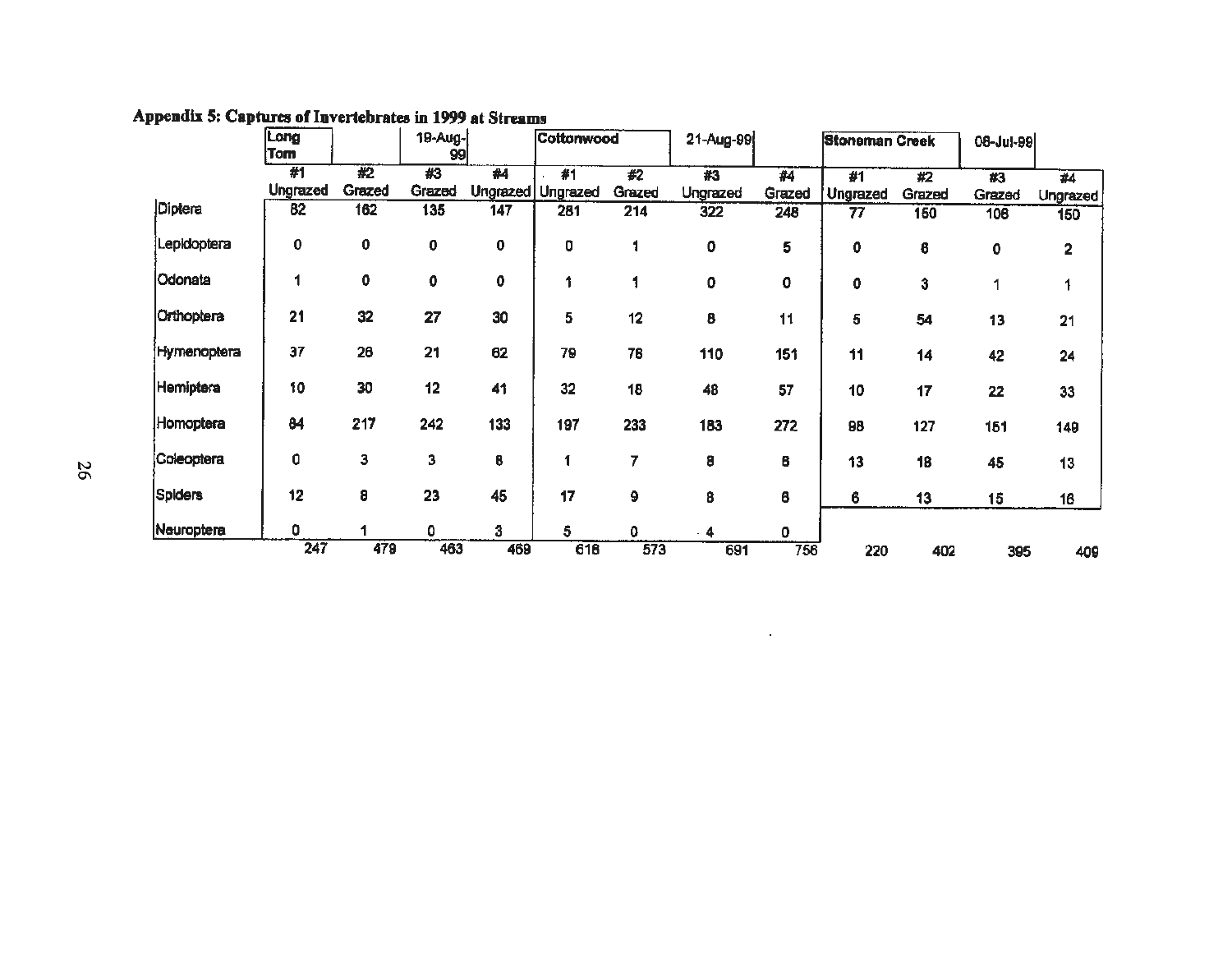| <b>Sam Noble</b>   | 16-Jul-99      |              |                                  | <b>Collett Ponds</b> |                                  | $21 - Ju - 99$ |                                  |     |               |                              |               |                  |
|--------------------|----------------|--------------|----------------------------------|----------------------|----------------------------------|----------------|----------------------------------|-----|---------------|------------------------------|---------------|------------------|
|                    | #1<br>Ungrazed | #1<br>Grazed | #2<br>All Grazed Ungrazed Grazed | #3                   | $\overline{\boldsymbol{\kappa}}$ | #4             | #5                               | #5  | #1            | #2                           | #3            | #3               |
| Diptera            | 51             | 135          | 215                              | 35                   | 75                               | 568            | All Grazed Ungrazed Grazed<br>71 | 83  | Grazed<br>572 | Ungrazed<br>$\overline{275}$ | Grazed<br>290 | Ungrazed<br>1036 |
| Lepidoptera        | 0              |              | 6                                | 0                    |                                  | 0              | 2                                |     | 0             | 2                            | ٥             |                  |
| Odonata            | o              | o            | 5                                | 3                    |                                  | 3              | 5                                | 2   | 2             | 3                            |               | 2                |
| Orthoptera         | 0              | $\mathbf{z}$ |                                  | 3                    | o                                |                | 5                                | 0   | 2             |                              |               |                  |
| <b>Hymenoptera</b> | 24             | ٥            | 30                               | 20                   | 10                               | 35             | 25                               | 20  | 36            | 60                           | 15            | 62               |
| Hemiptera          |                | ۰            | 4                                | 3                    | 4                                | 12             | 37                               | 9   | 36            | 35                           | 22            | 40               |
| Homoptera          | 88             | 90           | 65                               | 50                   | 40                               | 95             | 90                               | 75  | 165           | 475                          | 110           | 643              |
| ColeOptera         | 7              | 15           | 10                               | 5                    | ٥                                | 12             | 20                               | 10  | 7             | 75                           | 9             | 23               |
| <b>Spiders</b>     | 0              |              | 0                                | 10                   | ٥                                | ٥              |                                  | 3   | 20            | 12                           |               | 8                |
|                    | 171            | 244          | 326                              | 129                  | 131                              | 735            | 259                              | 203 | 840           | 938                          | 458           | 1816             |

 $\sim 10^{11}$  km s  $^{-1}$ 

# Appendix 6: Captures of Invertebrates at Ponds before Grazing

 $\epsilon$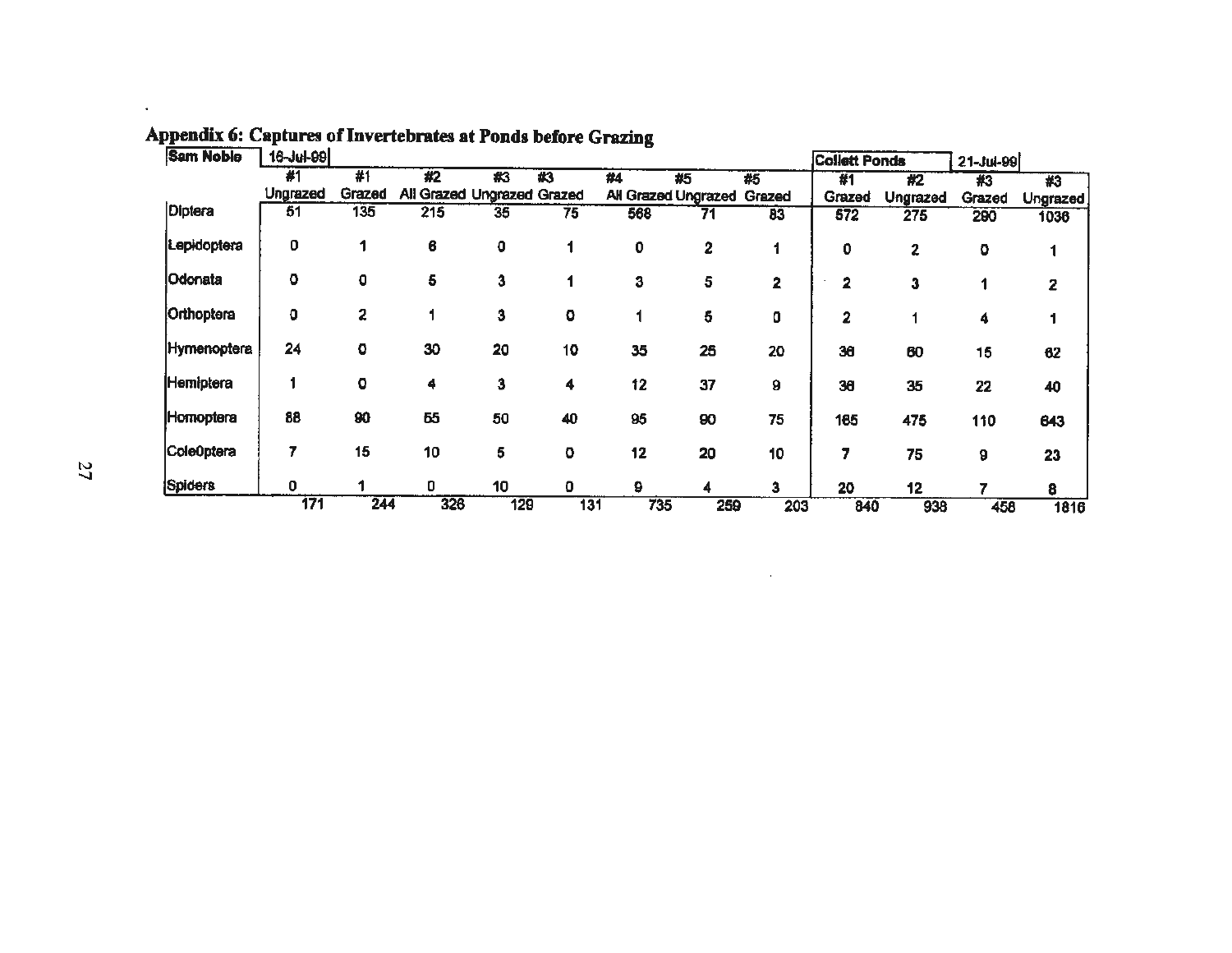|                  | <b>Sam Noble</b>        |                 | 06-Sep-<br>99    |                              |                         |                                  |                 |     | <b>Collett Ponds</b> |                | 25-Sep-<br>99 |              | <b>Circle Pond</b>     |  |
|------------------|-------------------------|-----------------|------------------|------------------------------|-------------------------|----------------------------------|-----------------|-----|----------------------|----------------|---------------|--------------|------------------------|--|
|                  | 剃<br>Ungrazed           | #1<br>Grazed    | #2<br><b>All</b> | #3<br><b>Ungrazed Grazed</b> | #3                      | #4<br>All Grazed Ungrazed Grazed | #5              | #5  | #1<br>Grazed         | #2<br>Ungrazed | #3<br>Grazed  | #3           | 豣<br>Ungrazed Ungrazed |  |
| Diptera          | 73                      | $\overline{67}$ | Grazed<br>78     | $\overline{63}$              | $\overline{62}$         | 320                              | $\overline{52}$ | 76  | 88                   | 223            | 173           | 206          | 358                    |  |
| Lepidoptera      | $\mathbf{o}$            | 0               | 0                | 0                            | 0                       | 0                                | ٥               | ٥   | 0                    | 0              | 0             | $\mathbf{o}$ | 0                      |  |
| Odonata          | 0                       | o               | 2                | 0                            | 0                       | 0                                | 2               | 0   |                      | $\mathbf{0}$   | 0             | 0            | 0                      |  |
| Orthoptera       | 9                       | 6               | 21               | 11                           | 3                       | 21                               | 13              | 24  | 57                   | 52             | 12            | 41           | 170                    |  |
| Hymenoptera      | 7                       | 3               | 3                | $\overline{\mathbf{2}}$      | $\mathbf{z}$            | 36                               | Э               | 11  | 2                    | 3              | з             | 8            | 6                      |  |
| <b>Hemiptera</b> | $\overline{2}$          |                 |                  | $\mathbf{2}$                 | $\overline{\mathbf{2}}$ | 3                                |                 |     | 0                    | $\mathbf{o}$   | $\mathbf 0$   | 3            | 7                      |  |
| Homoptera        | 93                      | 232             | 112              | 62                           | 42                      | 154                              | 66              | 107 | 35                   | 199            | 154           | 168          | 290                    |  |
| Coleoptera       | $\overline{\mathbf{2}}$ |                 | 2                | 0                            | 1                       | 3                                | 0               | 2   |                      | 7              |               |              | 189                    |  |
| Spiders          | 3                       | 0               | O                | 0                            | 3                       | 4                                | 2               |     | 2.                   | 2              | 2             |              | 4                      |  |
| Empheroptera     | o                       | 0               | o                | Ω                            | 0                       | 2                                | 0.              | 0   |                      |                |               |              |                        |  |
|                  | 189                     | 310             | 219              | 160                          | 115                     | 543                              | 139             | 224 | 186                  | 480            | 345           | 427          | 1024                   |  |

 $\mathcal{L}_{\mathcal{A}}$ 

### Appendix 7: Captures of Invertebrates at Ponds after Grazing